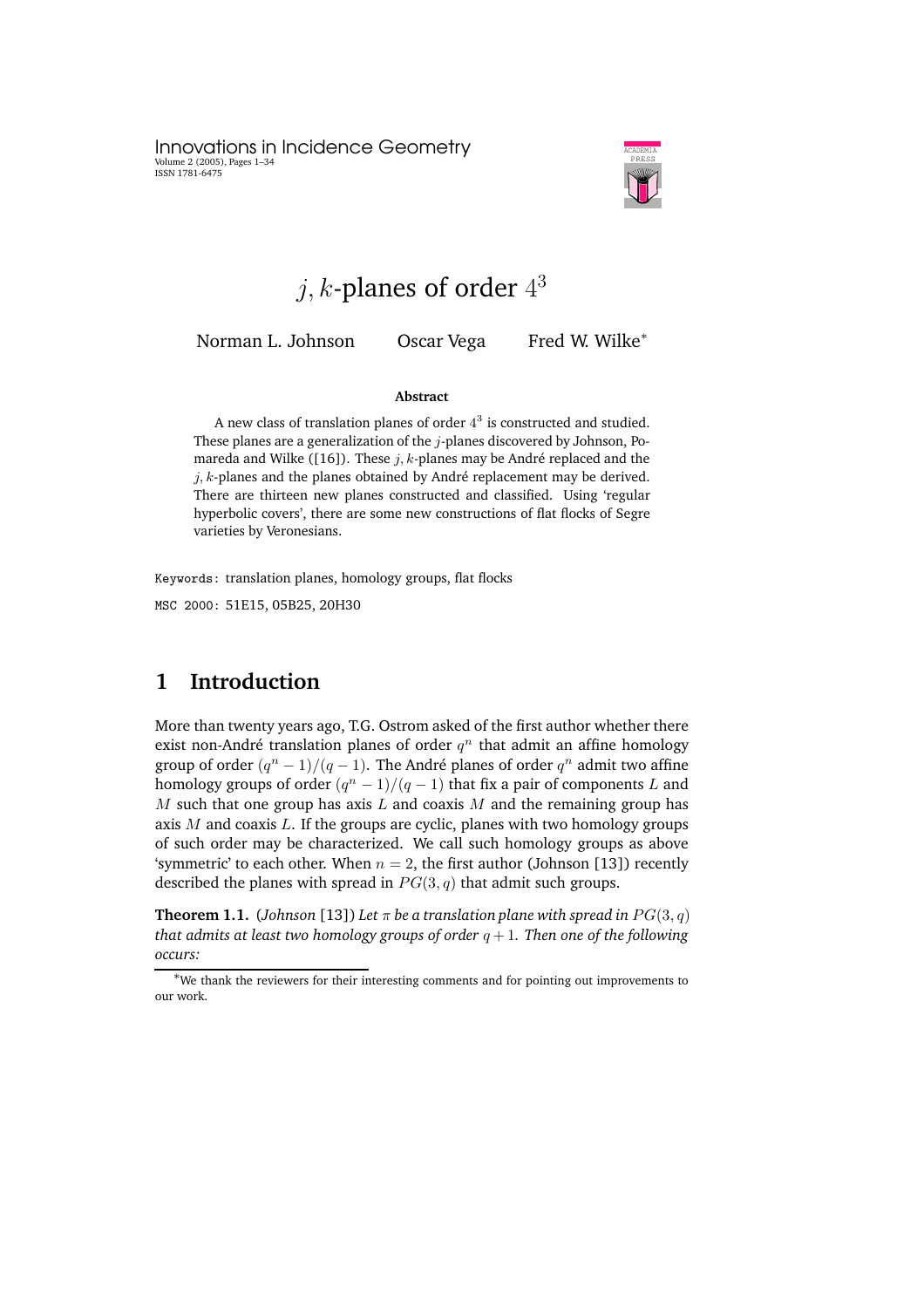(1)  $q \in \{5, 7, 11, 19, 23\}$  (the *irregular nearfield planes and the exceptional Luneburg ¨ planes are examples*)*,*

(2)  $\pi$  *is André*,

(3) q *is odd* and  $\pi$  *is constructed from a Desarguesian spread by*  $(q + 1)$ *-nest replacement* (*actually* q = 5 *or* 7 *for the irregular nearfield planes also occur here*)*,*

(4) q *is odd and* π *is constructed from a Desarguesian spread by a combination of*  $(q + 1)$ -nest and André net-replacement,

(5)  $q \equiv −1 \mod 4$  *and the axis/coaxis pair is invariant under the full collineation group* (*in this case there is a non-cyclic homology group of order*  $q + 1$ *)*,

(6) q = 7 *and the plane is the Heimbeck plane of type* III *with* 10 *homology axes of quaternion groups of order* 8*.*

Furthermore, the first author has shown that every translation plane of order  $q^2$  with spread in  $PG(3,q)$  that admits a cyclic homology group produces a flock of a quadratic cone.

**Theorem 1.2.** (*Johnson* [12]) *The set of translation planes of order* q <sup>2</sup> *with spread in*  $PG(3, q)$  *that admit cyclic affine homology groups of order*  $q + 1$  *is equivalent to the set of flocks of a quadratic cone.*

Therefore, we may really consider Ostrom's question for planes of order  $q^n$ ,  $n > 2$ . When there are two cyclic symmetric affine homology groups of order  $(q^{n}-1)/(q-1)$ , the following result shows that we really are dealing only with the André planes.

**Theorem 1.3.** (*Johnson and Pomareda* [15]) *Let* π *be a translation plane of order*  $q^n$  *that admits symmetric cyclic affine homology groups of orders*  $(q^n - 1)/(q - 1)$ *,*  $n > 2$ .

*Then the plane*  $\pi$  *is André.* 

So, the problem posed above can be reduced to asking if one affine homology group of order  $(q^n - 1)/(q - 1)$  is sufficient to classify such planes.

Again, when  $n = 2$ , since every flock of a quadratic cone gives at least one translation plane with the required homology group, there are tremendous varieties of such translation planes. In particular, the so-called 'j-planes' of order  $q^2$  admit a cyclic collineation group of order  $q^2-1$ , of which there is an affine homology subgroup of order  $q + 1$ . Hence, in particular, *j*-planes correspond to flocks of quadratic cones (in fact,  $j$ -planes correspond to monomial flocks).

So, the question now turns to whether there are non-André planes of order  $q^n$  admitting an affine homology group of order  $(q^n - 1)/(q - 1)$ , for  $n > 2$ . The connection with j-planes and cyclic homology groups of order  $q + 1$  in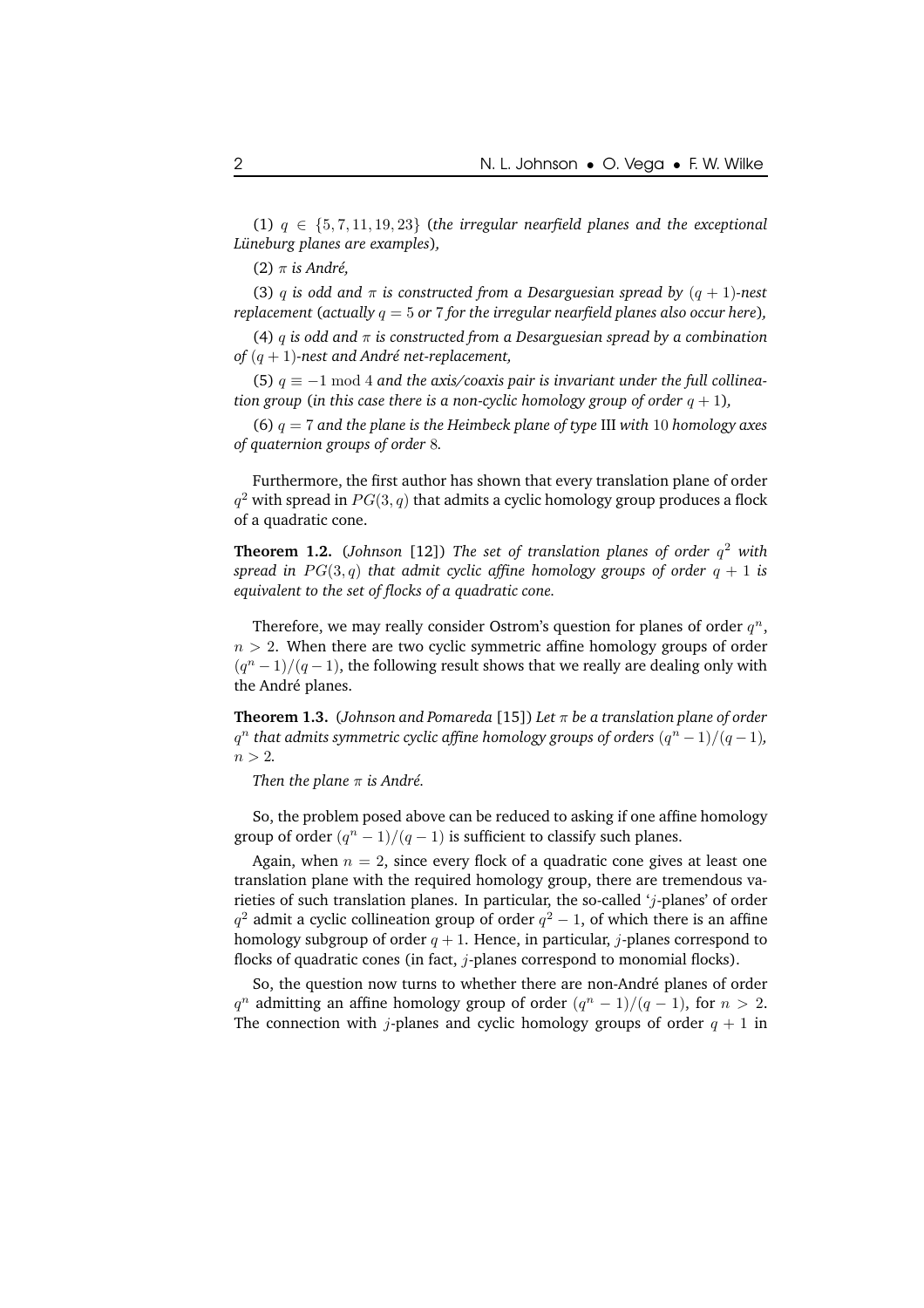translation planes of order  $q^2$  and then with corresponding flocks of quadratic cones ultimately depends upon the partition of  $PG(3, q)$  into a set of  $(q - 1)$ mutually disjoint hyperbolic quadrics unioned with two carrying lines. When considering whether there are non-André planes admitting such large groups, we note the following:

**Theorem 1.4.** (Ostrom [22]) Let  $\pi$  be a translation plane of order  $q^n$  that admits *a cyclic affine homology group H of order*  $(q^n - 1)/(q - 1)$ . *Then any component orbit union the axis and coaxis of the group is a Desarguesian partial spread.*

**Corollary 1.5.** Let  $\pi$  be a translation of order  $q^n$  and kernel containing  $GF(q)$ *that admits a cyclic affine homology group*  $H$  *of order*  $(q^n - 1)/(q - 1)$  *and let*  $S^{\pi}$ *denote the spread for*  $\pi$ . *Then*  $S^{\pi}$  *is the union of a set of*  $(q-1)$  *André nets*  $A_i$  *in Desarguesian spreads*  $\Sigma_i$ ,  $i = 1, 2, \ldots, q - 1$ , *union the axis and coaxis of H*.

*Furthermore, any such André net has at least*  $n - 1$  *André replacements.* 

*Proof.* Consider a Desarguesian plane  $\Sigma$  containing an orbit  $HM$ , where H is a cyclic homology group of order  $(q^n - 1)/(q - 1)$ . Coordinatize  $\Sigma$  by a field isomorphic to  $GF(q^n)$  and let the homology group H have axis  $x = 0, y = 0$ . By Johnson [12], we may assume that  $n > 2$ . We see for  $n > 2$ , that there is a unique Desarguesian spread of  $\pi$  containing HM union  $x = 0, y = 0$  so H must be a collineation group of  $\Sigma$ . Consider the spread for  $\Sigma$  in the form

$$
x = 0, y = 0, y = xm; m \in GF(q^n).
$$

But then we may identify H with the following affine homology group of  $\Sigma$ :

$$
\left\langle (x,y)\longmapsto (x,y)\begin{bmatrix} I & 0 \\ 0 & m \end{bmatrix}; |m| \mid (q^n-1)/(q-1) \right\rangle.
$$

Hence, considering M in  $GF(q^n)$ , we see that  $HM$  is the André net

$$
A_{\alpha} = \left\{ y = xm : m^{(q^n - 1)/(q-1)} = \alpha \right\},\,
$$

where  $\alpha$  is fixed in  $GF(q)$ . Since we may replace HM by nets

$$
A_{\alpha}^{i} = \left\{ y = x^{q^{i}} m ; m^{(q^{n}-1)/(q-1)} = \alpha \right\}, \text{ for } i = 1, 2, ..., n-1,
$$

we have the proof to the corollary.

When  $n = 2$ , André nets in this context are reguli. The connection with flocks of quadratic cones and translation planes of order  $q^2$  with spreads in  $PG(3, q)$ admitting cyclic homology groups of order  $q+1$  is made due to 'hyperbolic fibrations'; a covering of  $PG(3, q)$  by a set of  $(q - 1)$  hyperbolic quadrics union two

 $\Box$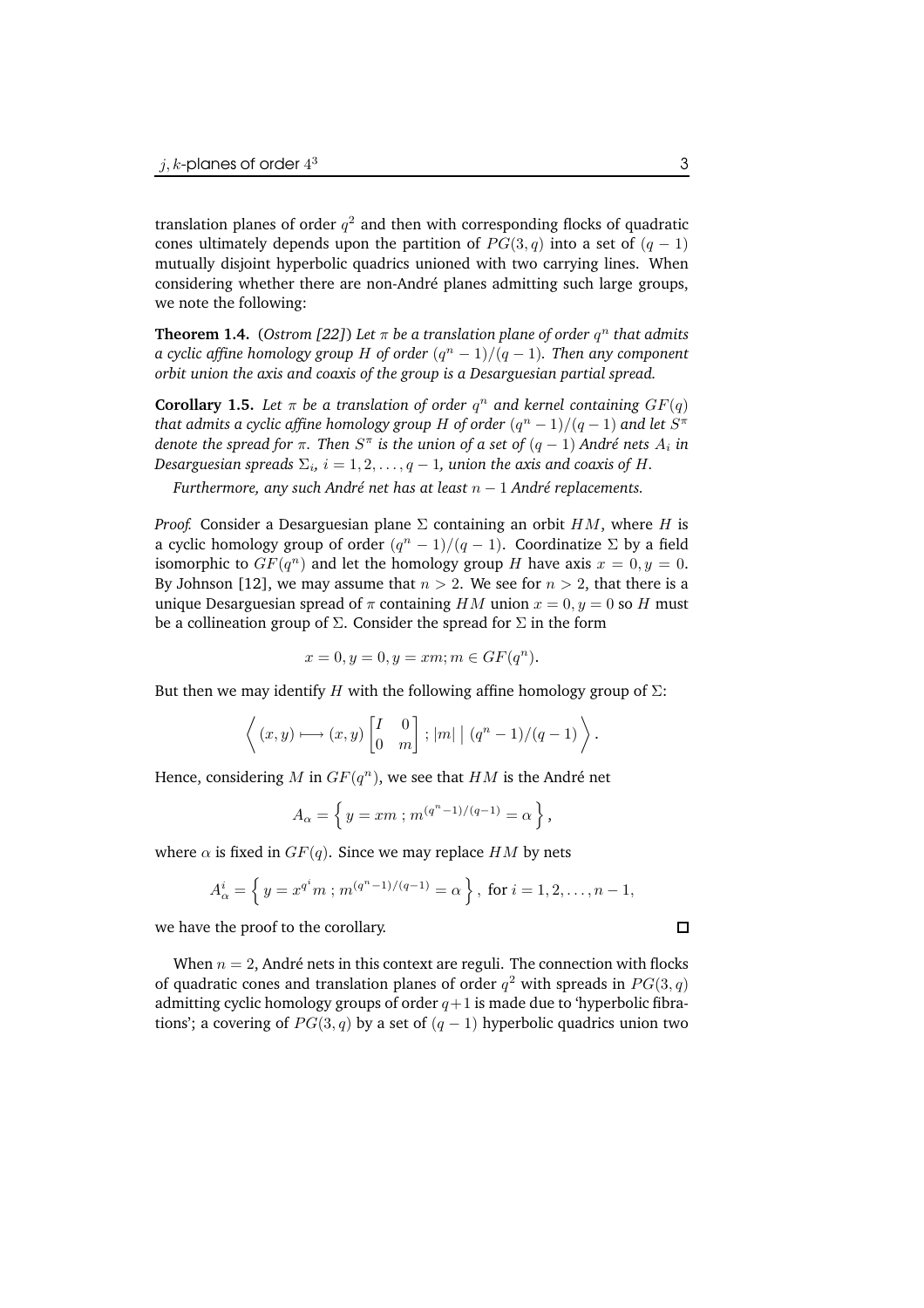carrying lines. Noticing the similarity with the content of the above corollary, we formulate the following definition. Although there is a projective definition, we prefer the vector-space version.

**Definition 1.6.** Let  $V_{2n}$  be a 2n-dimensional  $GF(q)$ -vector space. A 'hyperregulus' is a partial spread of order  $q^n$  and degree  $(q^n{-}1)/(q{-}1)$  of  $n$ -dimensional  $GF(q)$ -subspaces that has a replacement partial spread of the same degree such that each component of the replacement set intersects each component of the original partial spread in a 1-dimensional  $GF(q)$ -subspace.

**Definition 1.7.** A 'hyperbolic fibration of dimension  $n'$  is a partition of  $V_{2n}$  into  $(q - 1)$  hyper-reguli union two carrying lines.

Hence, we see that any translation of order  $q^n$  and kernel  $GF(q)$  admitting a cyclic homology group of order  $(q^{n}-1)/(q-1)$  produces a hyperbolic fibration of dimension  $n$ . Recently, Culbert and Ebert [4] have pointed out the possibility of extending the nature of hyperbolic fibrations to correspond to a situation such as described in the above corollary, and noted that so far there are no known examples of such generalizations.

About 1992, in unpublished work, the first author constructed an affine plane of order  $4^3$  and kernel  $GF(4)$  admitting an affine homology group of order  $(4<sup>3</sup> - 1)/(4 - 1)$ , which, in fact, is not André. The third author was able to use the computer to construct a large set of such planes, however no classification was attempted at that time. The present work extends both of the previously mentioned constructions and is part of the second author's Ph.D. thesis at the University of Iowa.

The idea of the basic constructions in this article involves extending the definition of j-planes for planes of order  $q^2$ , to  $j \ldots j$ -planes for planes of order  $q^n$ . When  $n = 3$ , we call these 'j j-planes', or 'j, k-planes', to fix the notation. The reader is directed to the second author's thesis for the more general definition and for other constructions of new translation planes of order  $q^n$  admitting affine homology groups of order  $(q^n - 1)/(q - 1)$  and for the general theory of  $j \ldots j$ -planes.

We shall get to the precise definition shortly, but roughly we construct new planes of order  $4^3$  and kernel  $GF(q)$  by use of a cyclic group C of order  $4^3 - 1$ , that contains an affine homology group of order  $(4^3 - 1)/(4 - 1)$ . As noted in the above corollary, we now have three André nets, each of which admits two André replacements. Hence, we obtain additional translation planes, each of which admits affine homology groups of order  $(4^3 - 1)/(4 - 1)$ . Of course, there is the unique nearfield plane of order  $4^3$  with kernel  $GF(4)$ , which also admits a cyclic homology group of order  $(4^3 - 1)/(4 - 1)$ .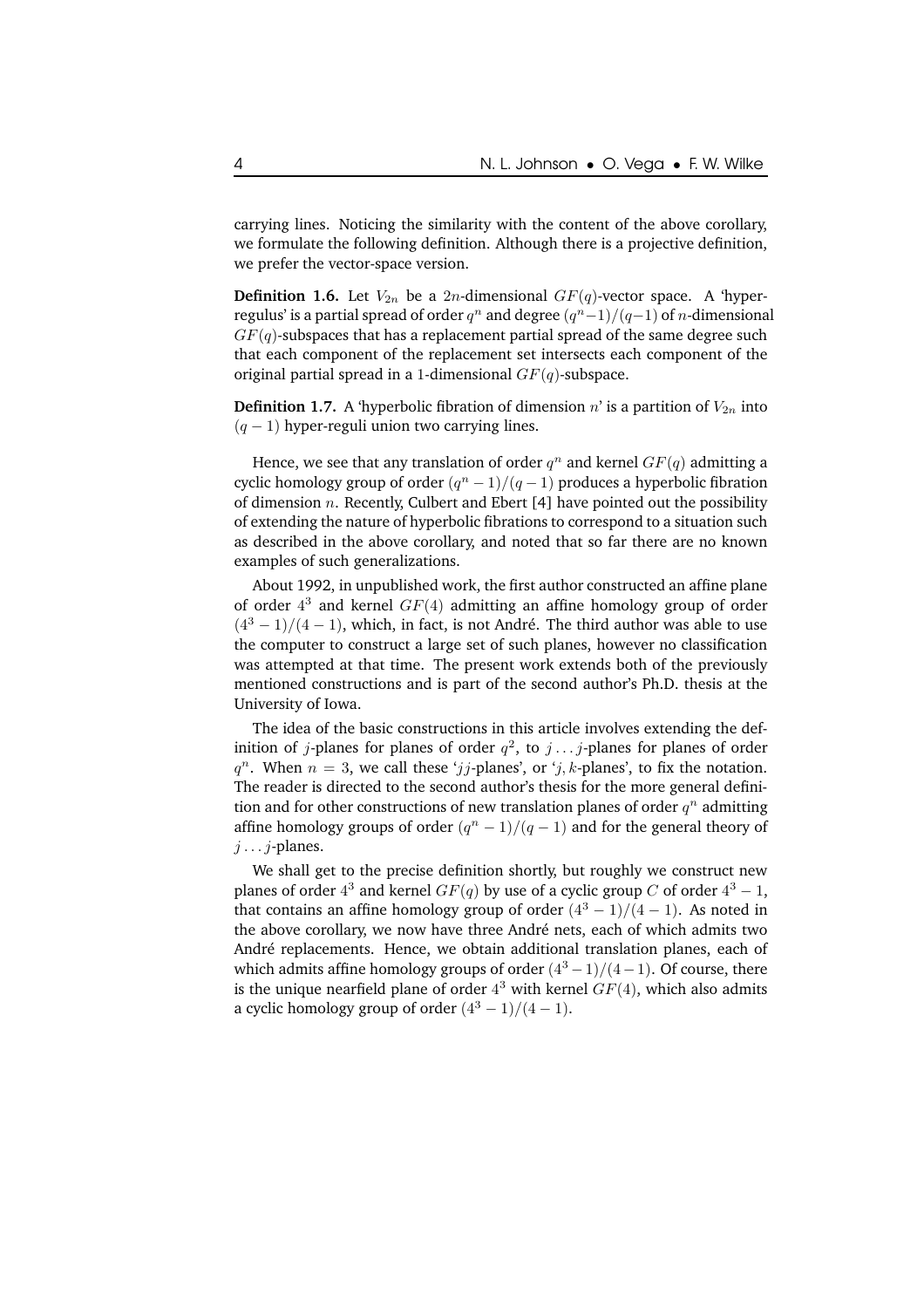At this point, it is important to mention that, since  $4^3 - 1$  does not have 2primitive divisors, we will not be able to use several theorems on collineation groups of translation planes that require the existence of  $p$ -primitive divisors. Note that  $4^3$  is one of the smallest non-trivial orders a plane can have that does not have p-primitive divisors.

Let  $K^*$  denote the kernel homology group of order  $4-1=3$ . Within  $CK^*$ , it is possible to find so-called 'regulus-inducing' homology groups of order 3; the axis and coaxis together with any component orbit of length 3 define a regulus in  $PG(5, 4)$ . Hence, we have covering of the spread by a set of reguli that share two components. We note that Jha and Johnson [10] have shown that such spreads correspond to and produce flat flocks of Segre varieties. Hence, any such plane constructed that admits this homology group of order 3 produces a flat flock.

We also note that any homology group of order  $(4^3 - 1)/(4 - 1)$  contains a cyclic affine homology group of order  $8-1$ , where the plane has order  $8^2$ . Since any such orbit union the axis and coaxis is contained in a unique Desarguesian spread, it follows that a cyclic affine homology group of order  $8-1$  corresponds to the cyclic homology group arising from  $GF(8)$  in  $GF(8^2)$ . It then follows that any such orbit union the axis and coaxis defines a derivable net (this is a regulus in the  $PG(3, 8)$  wherein the unique Desarguesian spread lives). If any such net is derived we obtain a new translation plane that retains the group of order 7 but loses the group of order 3 and, in fact, the kernel of these derived planes becomes  $GF(2)$ .

Our main results are as follows:

**Theorem 1.8.** There are three isomorphism classes of  $j$ , k-planes of order  $4^3$ .

*One of these planes is a nearfield plane and the other two are new planes. All such planes have kernel* GF(4) *and spreads in* PG(5, 4)*.*

*Each* j, k*-plane admits a collineation group* G *of order* 4 <sup>3</sup> <sup>−</sup> <sup>1</sup> *fixing two components and transitive on the remaining components.*

*Within G*, *there is* an affine *homology group of order*  $(4^3 - 1)/(4 - 1)$  *producing three nets* (*Andr´e nets*) *of the same size that are replaceable by two distinct replacements.*

**Theorem 1.9.** *Using the replacements listed in the theorem above, there are exactly two mutually non-isomorphic planes obtained by multiple Andr´e replacement, which are not* j, k*-planes. These two planes admit affine homology groups of order* (4<sup>3</sup> <sup>−</sup> 1)/(4 <sup>−</sup> 1) *but not the larger group of order* <sup>4</sup> <sup>3</sup> <sup>−</sup> <sup>1</sup>*. These planes also have kernel* GF(4) *and spreads in* PG(5, 4)*.*

**Theorem 1.10.** *Each of the four new translation planes listed in the two previous*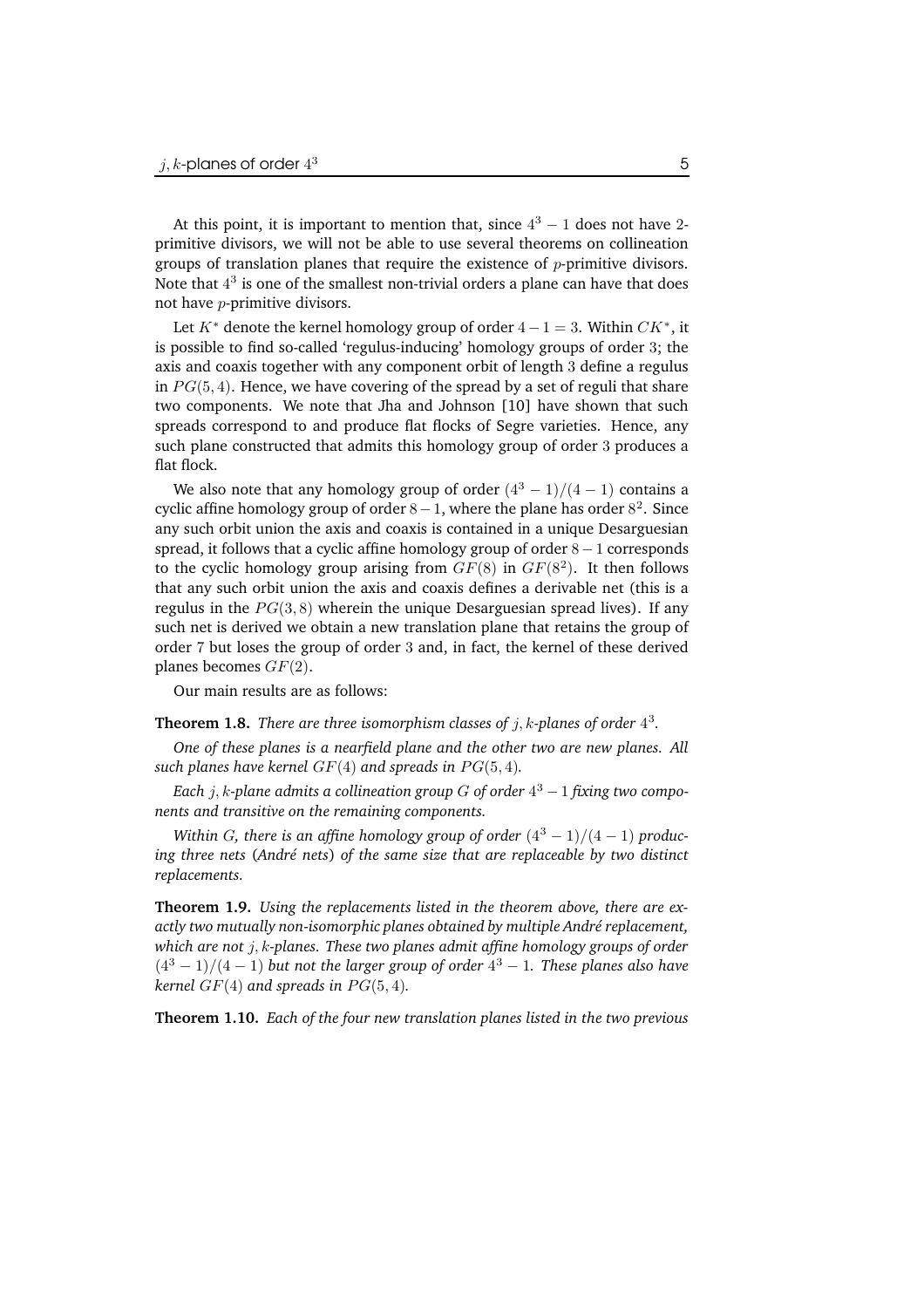*theorems admits a cyclic affine homology group of order* 7*. The component orbits union the axis and coaxis of the group define derivable nets.*

*Deriving such planes provides 'nine' mutually non-isomorphic and new translation planes. Each derived plane has kernel* GF(2) *and spread in* PG(11, 2)*.*

**Theorem 1.11.** *Each* j, k*-plane and replaced* j, k*-plane whose spreads have kernel* GF(4) *admits an affine homology group of order* 3*. The component orbits union the axis and coaxis are* GF(4)*-reguli. Hence, we have a 'regulus hyperbolic cover'. Each such regulus hyperbolic cover produces a flat flock of the Segre variety*  $S_{2,2}$ *by Veroneseans.*

### **2 Definition and basic properties**

Let  $K \cong GF(q)$ . Given a polynomial  $p(x) = x^3 - ax^2 - bx - c$ , irreducible over  $K[x]$ , we can construct the following field of matrices  $F \cong GF(q^3)$ .

$$
F = \left\{ M_{r,s,t} = \begin{bmatrix} r & s & t \\ tc & r+tb & s+ta \\ c(s+ta) & b(s+ta)+tc & a(s+ta)+(r+tb) \end{bmatrix} ; r, s, t \in K \right\}.
$$

For fixed *j*, *k* ∈ {0, 1, 2, . . . , *q* − 2} we define:

$$
G=\left\{\begin{bmatrix}\Delta^{-1} & 0 \\ 0 & M\end{bmatrix}\text{; }M\in F^*\text{ and }\Delta=\begin{bmatrix}1 & 0 & 0 \\ 0 & \partial^j & 0 \\ 0 & 0 & \partial^k\end{bmatrix},\text{ where }\partial=\det(M)\right\}.
$$

Clearly  $G \cong Z_{q^3-1}$ .

*Notation* 1. For fixed *j* and *k* in  $\{0, 1, 2, \ldots, q - 2\}$  and any  $M \in F^*$  we will denote the matrix

$$
\begin{bmatrix} 1 & 0 & 0 \\ 0 & \partial^{-j} & 0 \\ 0 & 0 & \partial^{-k} \end{bmatrix}
$$

by  $\Delta_M$ , where  $\partial = \det(M)$ . We will omit the sub-index M in  $\Delta_M$  whenever the context makes clear what matrix is associated to  $\Delta_M$ .

*Remark* 2.1*.* We define *S* to be the orbit of the line  $\{y = x\}$  under the group *G*. Note that, since  $G$  is cyclic,

$$
S\cup\{x=0,y=0\}
$$

is a spread if and only if  $\det(\Delta M - \text{Id}) \neq 0$  for every  $M \neq \text{Id}$  in  $F^*$ .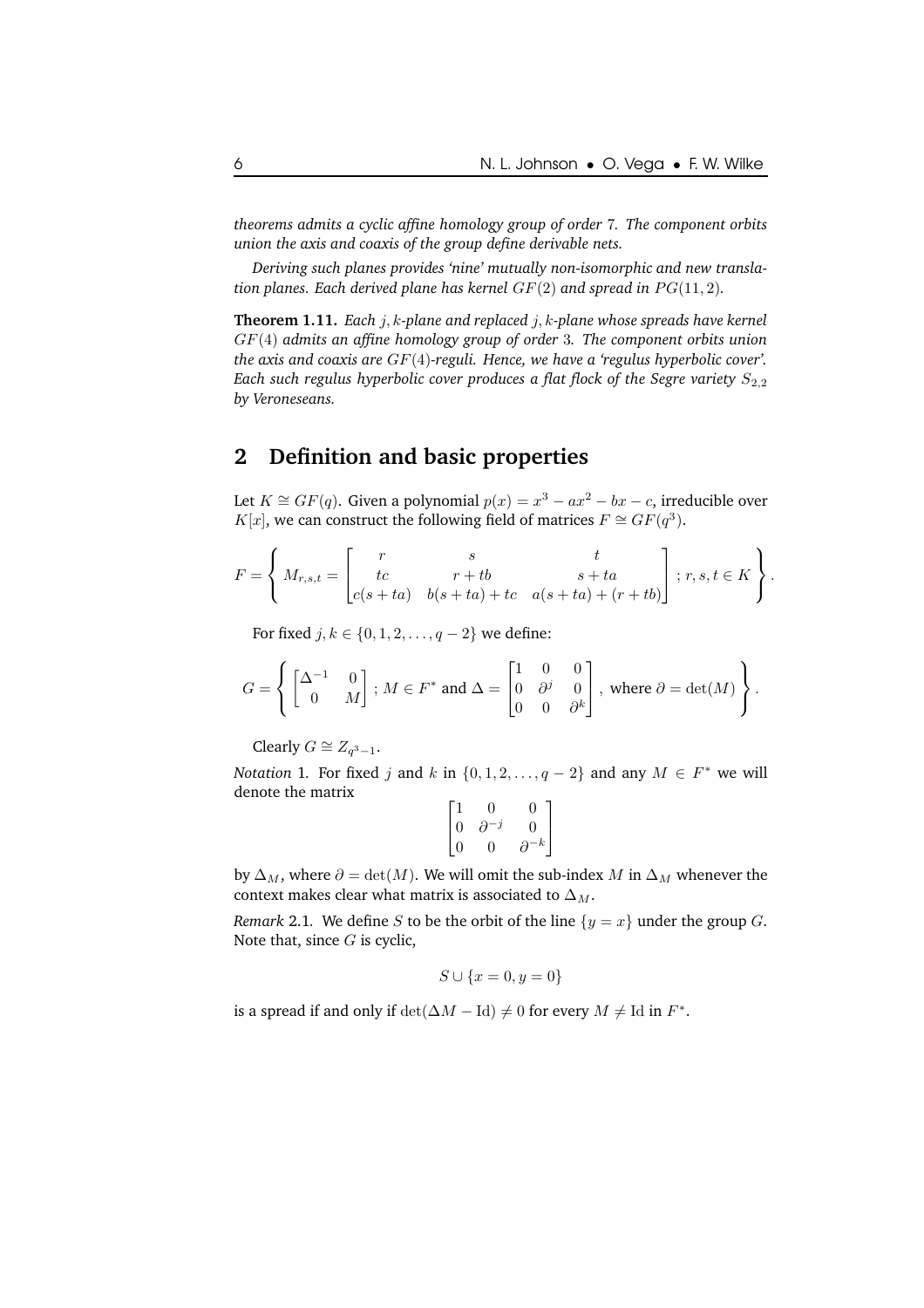**Definition 2.2.** Whenever S defines a spread, the associated translation plane will be called a  $j, k$ -plane. These planes have order  $q^3$ .

*Remark* 2.3*.* A 0, 0-plane is Desarguesian.

We will restrict ourselves to the case  $q = 4$ . We say that  $GF(4)$  was obtained by extending  $GF(2)$  by using  $\alpha$ , a root of  $x^2 + x + 1$ .

By using a computer, we have checked the necessary conditions for  $S$  to be a spread. This has yielded the existence of 16 putative non-Desarguesian  $j, k$ -planes of order  $4^3$  (we will show they are non-Desarguesian in Corollary 3.5). The planes are given by:

| $(a, b, c) - (j, k)$          |
|-------------------------------|
| $(0,0,\alpha) - (0,1)$        |
| $(0,0,\alpha) - (1,0)$        |
| $(0,0,\alpha) - (1,2)$        |
| $(0,0,\alpha) - (2,1)$        |
| $(0,0,\alpha) - (2,2)$        |
| $(0,0,\alpha+1) - (0,1)$      |
| $(0,0,\alpha+1) - (1,0)$      |
| $(0,0,\alpha+1) - (1,2)$      |
| $(0,0,\alpha+1) - (1,2)$      |
| $(0,0,\alpha+1) - (2,2)$      |
| $(0,1,1) - (2,2)$             |
| $(0, \alpha, 1) - (2, 2)$     |
| $(0, \alpha + 1, 1) - (2, 2)$ |
| $(1,0,1) - (0,1)$             |
| $(\alpha, 0, 1) - (0, 1)$     |
| $(\alpha + 1, 0, 1) - (0, 1)$ |

where the triple  $(a, b, c)$  represents the field of matrices (via the coefficients of  $p(x)$ ) over which the j, k-plane is constructed.

*Remark* 2.4*.* It is easy to see that there are some homology groups. These groups will play an important role in the next section, where we will discuss the isomorphism classes and the classification of the planes we have found. The most important of these groups is  $H_y = \{ N \in G : \det(N) = 1 \}$ . This group is a cyclic  $((\infty), y = 0)$ -homology group of order 21 that intersects trivially the kernel homologies.

The second group is  $H_x$ , a  $((0), x = 0)$ -homology group of order 3 induced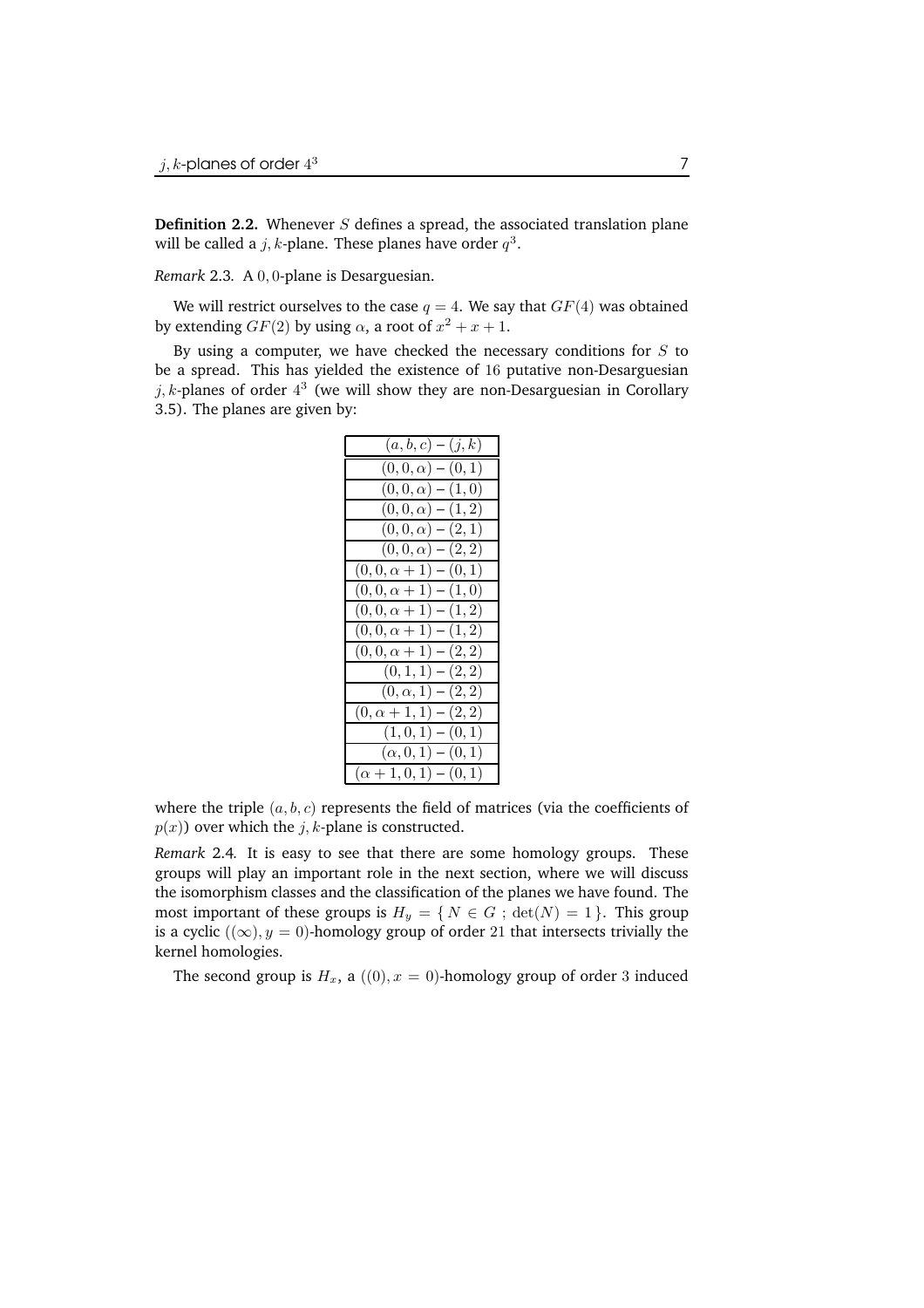by 
$$
H_0 = \left\{ N \in G : N = \begin{bmatrix} \text{Id} & 0 \\ 0 & r \text{ Id} \end{bmatrix}, r \in GF(4)^* \right\}
$$
. Specifically,  

$$
H_x = \left\{ \begin{bmatrix} r \text{ Id} & 0 \\ 0 & \text{ Id} \end{bmatrix} ; r \in GF(4)^* \right\}
$$

Clearly  $H_x$  and  $H_y$  are symmetric to each other in the sense that the axis of one is the coaxis of the other, hence they commute. Thus,  $H_xH_y = H_x \times H_y$ .

*Remark* 2.5. For a fixed  $j, k$ -plane  $\Pi$ , consider the homology group  $H_y$ . Note that its line orbits define 3 André nets in the plane. Together with the lines  $y = 0$ and  $x = 0$ , these nets partition the spread. All such orbits look like:

$$
N_v = \{ y = x(\Delta_L LM) ; M \in F^* \text{ and } \det(M) = 1 \},
$$

where L is fixed with  $\det(L) = v$  and  $v \in \{1, \alpha, \alpha^2\}.$ 

In Section 4 we will consider replacements of these nets.

### **3 Isomorphisms and classification**

In this section we will show that there are only three isomorphism classes of  $j, k$ -planes of order  $4^3$ . Also, we will prove that the non-André planes we have found are new.

**Lemma 3.1.** *Assume the notation used in the previous list of planes. The collineation* Ψ*, defined by*

$$
(x_1, x_2, x_3, y_1, y_2, y_3) \mapsto (x_1^2, x_2^2, x_3^2, y_1^2, y_2^2, y_3^2),
$$

*induces the following isomorphisms:*

1.  $(0, \alpha, 1) - (2, 2) \simeq (0, \alpha + 1, 1) - (2, 2),$ 2.  $(\alpha, 0, 1) - (0, 1) \simeq (\alpha + 1, 0, 1) - (0, 1),$ 3.  $(0, 0, \alpha) - (j, k) \simeq (0, 0, \alpha + 1) - (j, k)$ , *for every*  $(j, k)$ .

*Proof.* Let us prove that  $\Psi$  induces the isomorphism between  $(0, \alpha, 1) - (2, 2)$ and  $(0, \alpha + 1, 1) - (2, 2)$ .

First, we note that  $\Psi$  sends the line

$$
y = x \begin{bmatrix} r & s & t \\ \partial^2 tc & \partial^2 (r + t\alpha) & \partial^2 s \\ \partial^2 s & \partial^2 (\alpha s + t) & \partial^2 (r + t\alpha) \end{bmatrix}
$$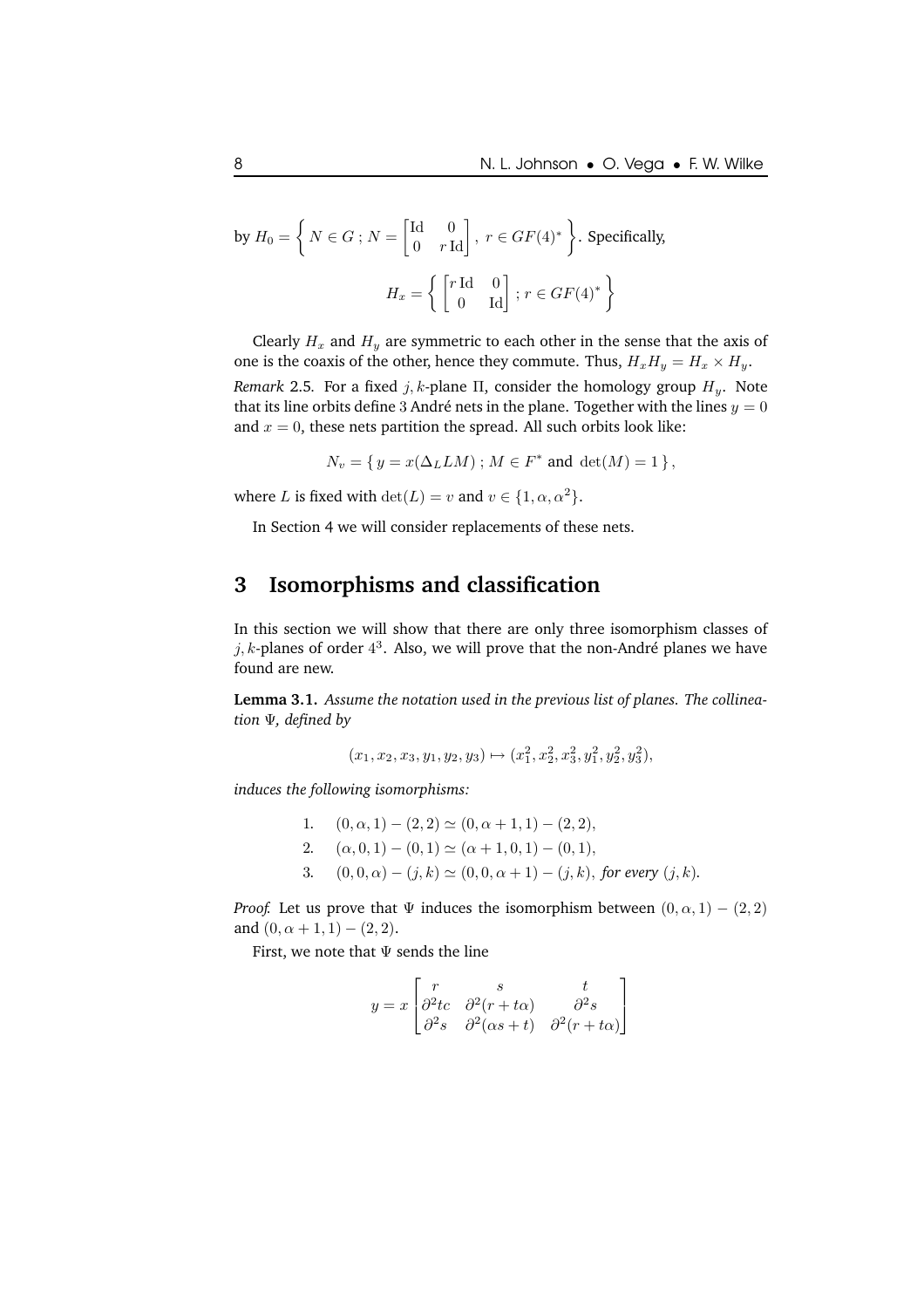to the line

$$
y = x \begin{bmatrix} r^2 & s^2 & t^2 \\ (\partial^2)^2 t^2 & (\partial^2)^2 (r^2 + t^2 \alpha^2) & (\partial^2)^2 s^2 \\ (\partial^2)^2 s^2 & (\partial^2)^2 (\alpha^2 s^2 + t^2) & (\partial^2)^2 (r^2 + t^2 \alpha^2) \end{bmatrix}.
$$

Now we make use of the fact that  $\alpha^2 = \alpha + 1$  and the fact that

$$
\partial = \det \begin{bmatrix} r & s & t \\ tc & r+t\alpha & s \\ s & \alpha s+t & r+t\alpha \end{bmatrix}
$$

implies

$$
\partial^2 = \det \begin{bmatrix} r^2 & s^2 & t^2 \\ t^2 & r^2 + t^2 \alpha^2 & s^2 \\ s^2 & \alpha^2 s^2 + t^2 & r^2 + t^2 \alpha^2 \end{bmatrix}.
$$

Then

$$
\Psi((0,\alpha,1)-(2,2))=(0,\alpha+1,1)-(2,2).
$$

The other isomorphisms follow similarly.

*Remark* 3.2*.* It follows from the lemma that there are, at most, 9 isomorphism classes of  $j, k$ -planes of order  $4^3$ . Also, we can see that automorphisms of the field do not induce any isomorphism between planes from the 9 classes we have right now. Thus, any possible isomorphism between planes from these 9 classes can be considered as a linear morphism.

Now we will show some isomorphisms that will restrict the number of isomorphism classes of  $j$ ,  $k$ -planes to, at most, 4.

For all the isomorphisms we will use a generic  $\Psi$  defined by  $\Psi(x, y) =$  $(xA, yA)$ . The following are the distinct matrices A together with the isomorphism they generate.

For  $A =$  $\sqrt{ }$  $\mathbf{I}$ 1 0 0  $0 \alpha 0$  $0 \quad 0 \quad \alpha^2$ 1 ,  $\Psi$  is an isomorphism between  $(0, 1, 1) - (2, 2)$  and  $(0, \alpha, 1) - (2, 2).$ For  $A =$  $\sqrt{ }$  $\overline{1}$ 1 0 0  $0 \alpha 1$  $0 \quad 1 \quad \alpha$ 1 ,  $\Psi$  is an isomorphism between  $(0, 0, \alpha) - (2, 2)$  and  $(0, 1, 1) - (2, 2).$ 

 $\Box$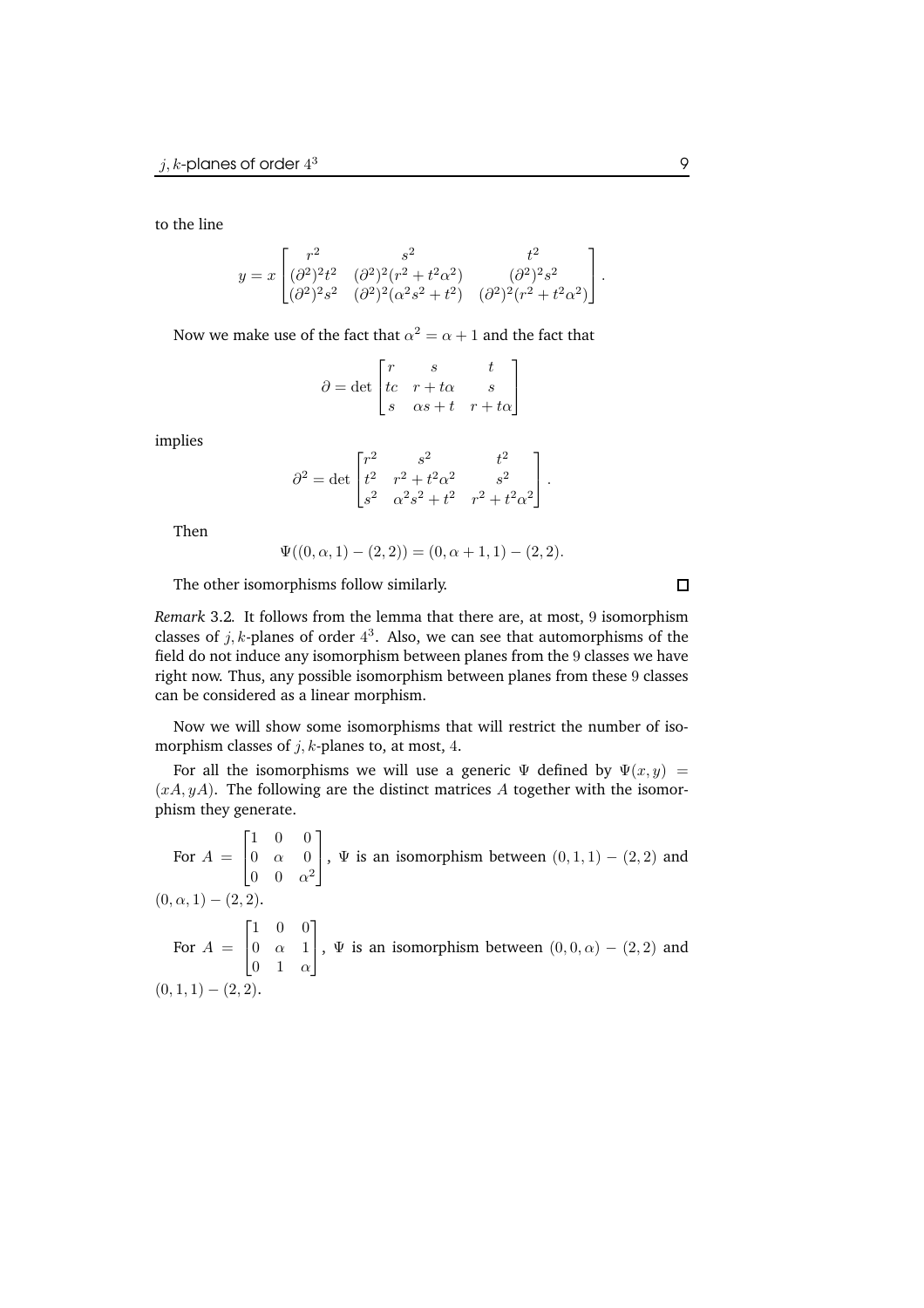For  $A =$  $\sqrt{ }$  $\mathbf{I}$  $0 \alpha 0$  $\alpha^2 \quad \alpha \quad 0$ 0 0 1 1 ,  $\Psi$  is an isomorphism between  $(1, 0, 1) - (0, 1)$  and  $(\alpha, 0, 1) - (0, 1).$ For  $A =$  $\sqrt{ }$  $\mathbf{I}$  $1 \alpha 0$  $\alpha^2 \quad \alpha \quad 0$ 0 0 1 1 ,  $\Psi$  is an isomorphism between  $(0, 0, \alpha) - (0, 1)$  and  $(1, 0, 1) - (0, 1).$ For  $A =$  $\sqrt{ }$  $\mathbf{I}$ 0 0 1  $\alpha^2$  0 0 0 1 0 1 we obtain the isomorphism between  $(0, 0, \alpha) - (0, 1)$ and  $(0, 0, \alpha) - (1, 0)$ .

Therefore, there are, at most, the following four isomorphism classes of  $j, k$ -planes:  $(0, 0, 1, 0, 1)$ 

$$
(0, 0, \alpha) - (0, 1),
$$
  
\n
$$
(0, 0, \alpha) - (1, 2),
$$
  
\n
$$
(0, 0, \alpha) - (2, 1),
$$
  
\n
$$
(0, 0, \alpha) - (2, 2).
$$

However, we will show in Remark 3.9 that the number of classes is at most three.

Also, note that all  $j, k$ -planes can be considered, now, as constructed over the same field of matrices  $F$ . Thus, they can be considered as planes that share the net  $N_1 = \{ M \in F ; \det(M) = 1 \}.$ 

**Lemma 3.3.** The *translation complement of a non-André j, k-plane*  $\Pi$  *fixes the lines*  $(x = 0)$  *and*  $(y = 0)$ *.* 

*Proof.* If  $(x = 0)$  is fixed and  $\Psi(y = 0) \neq (y = 0)$ , then there are least 64 distinct homology groups with different coaxes but that share the axis  $(x = 0)$ . By using André's homology theorem we can see that the size of the elation group with axis  $(x = 0)$  is going to be 64. This forces  $\Pi$  to be Desarguesian. If we assume that  $(y = 0)$  is fixed and  $\Psi(x = 0) \neq (x = 0)$  the proof follows similarly.

If both lines are moved by Ψ, then, using the transitivity of G on  $\ell_{\infty}$  if necessary, it is possible to construct a collineation of  $\Pi$  mapping  $(y = 0)$  to  $(x = 0)$ . This cannot happen because that would imply that  $\Pi$  is André. The result follows. П

**Theorem 3.4.** *The linear part of the translation complement of a* j, k*-plane* Π *is isomorphic to the product of G and*  $\Gamma L(1,4^3)$ *.*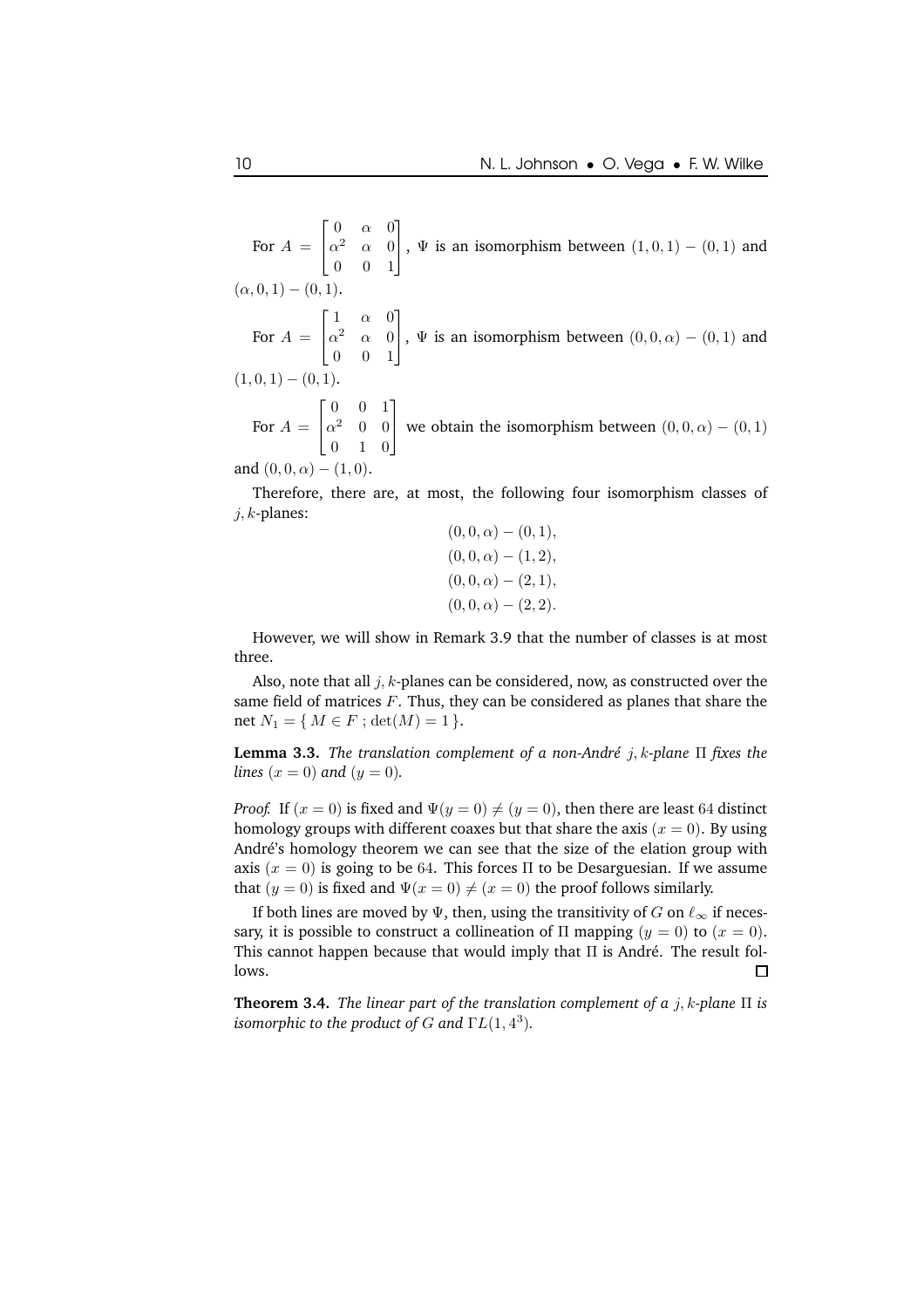*Proof.* We use the previous lemma and the fact that the group  $G$  is transitive in  $\ell_{\infty} \setminus \{x = 0, y = 0\}$  to restrict ourselves to find a linear element  $\Psi$  in the translation complement of the *j*, *k*-plane  $\Pi$  that fixes  $y = x$ ,  $(x = 0)$  and  $(y = 0)$ . This element  $\Psi$  can be represented as:

$$
\Psi = \begin{bmatrix} A \\ & A \end{bmatrix}
$$
 for some  $A$  in  $GL(3, 4)$ .

Note that the pairs  $\{j, k\}$  we are now considering are either  $\{0, 1\}$ ,  $\{1, 2\}$  or  ${2, 2}$ . In any case,  $gcd(j + k + 1, 3) = 1$  which implies  $\Delta_M = \Delta_{M'}$  if and only if  $\det(M) = \det(M').$ 

Let A be as above, i.e.,  $\Psi = \text{diag}(A, A)$ . Since  $A^{-1} \Delta MA = A^{-1} \Delta AA^{-1} MA$ and  $gcd(j+k+1, 3) = 1$ , the element A has to normalize the field of matrices F. This implies that  $\Psi$  is a collineation of the Desarguesian plane with spreadset F which forces A to be in  $\Gamma L(1, 4^3)$ . Thus the desired result follows.  $\Box$ 

**Corollary 3.5.** *A j*, *k*-plane of order  $4^3$  with  $(j, k) \neq (0, 0)$  is not Desarguesian.

*Proof.* Since we know what the collineations of our planes look like, we just have to see that this group cannot be the translation complement of a Desarguesian plane. This follows from the fact that if  $(j, k) \neq (0, 0)$  then  $\Delta$  does not commute with the field *F*. commute with the field F.

**Lemma 3.6.** *The* j, k-planes  $(0, 0, \alpha) - (0, 1)$  and  $(0, 0, \alpha) - (2, 2)$  are not André. *However, the planes*  $(0, 0, \alpha) - (1, 2)$  *and*  $(0, 0, \alpha) - (2, 1)$  *are André. Moreover, they are nearfield planes.*

*Proof.* Let  $\Pi$  be a j, k-plane with  $\{j, k\} \neq \{1, 2\}$ . Assume it is an André plane. Let  $M \in F$  and  $y = x \Delta M$ .

If  $y = x \Delta M = x^4 N$  where  $N \in F$ . Then  $\det(M)^{1+j+k} = \det(\Delta M) =$  $\det(N)$ .

Since  $\{j, k\} = \{2, 2\}$  or  $\{0, 1\}$ , the square  $\det(M)^2 = \det(N)$ . This forces

{ 
$$
y = x\Delta M
$$
; det(M) =  $\alpha$  } = {  $y = x^4N$ ; det(N) =  $\alpha^2$  }

and

{ 
$$
y = x\Delta M
$$
;  $det(M) = \alpha^2$  } = {  $y = x^4N$ ;  $det(N) = \alpha$  }.

Let us assume that  $x \Delta M = x^4 N$  where  $\det(M)^2 = \det(N)$  and  $M, N \in F$ .

Consider the basis for  $GF(q^3)$  as a  $GF(q)$  vector space given by  $\{1, \beta, \beta^2\}$ where  $\beta^3 = \alpha$ . Then the automorphism  $x \mapsto x^4$  is given by the matrix

$$
M_4 = \begin{bmatrix} 1 & 0 & 0 \\ 0 & \alpha & 0 \\ 0 & 0 & \alpha^2 \end{bmatrix}.
$$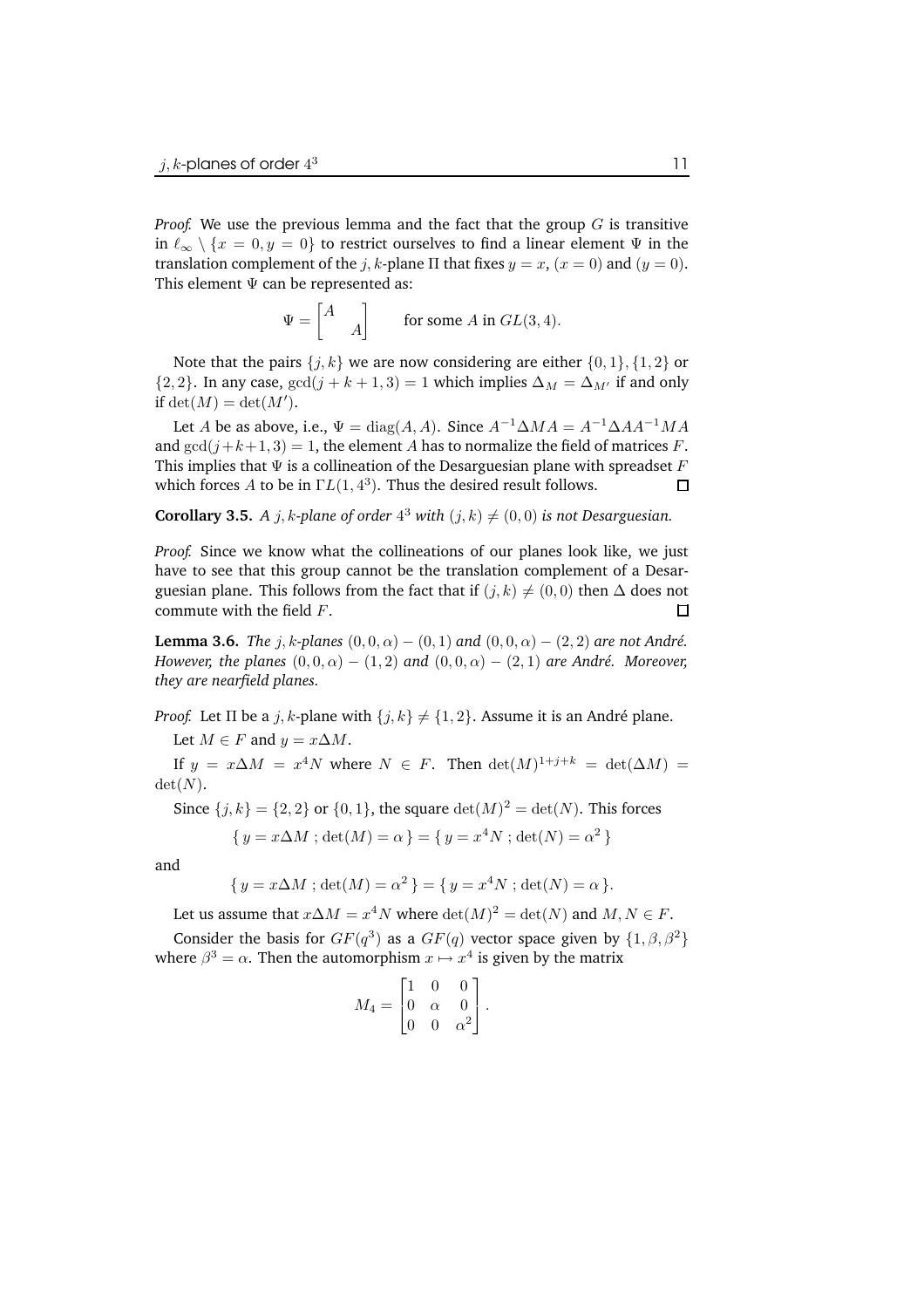If  $x \Delta M = x^4 N$  as above, then  $\Delta M = M_4 N$ . This implies that  $M_4 \Delta =$  $NM^{-1}$ .

Since  $NM^{-1} \in F$  and  $M_4\Delta$  is a diagonal matrix with a 1 in the entry 1, 1, the diagonal matrix  $M_4\Delta =$  Id. Then  $\Delta = M_4^2$ .

Similarly we can show that if we assume that  $x\Delta M=x^{4^2}N$  where  $\det(M)=$  $\det(N)^2$  and  $M, N \in F$  then  $\Delta = M_4$ .

Following a similar argument it is easy to see that both  $(0, 0, \alpha) - (1, 2)$  and  $(0, 0, \alpha) - (2, 1)$  are André.

Now, consider  $\Pi = (0, 0, \alpha) - (1, 2)$ . In order to prove that  $\Pi$  is a nearfield plane we will check that the multiplication defined on the spreadset is associative.

Note that the non-zero matrices in the spreadset  $S$  of  $\Pi$  are:

$$
S \setminus \{0\} = \{ y = xM \; ; \det(M) = 1 \}
$$
  

$$
\cup \{ y = xM_4M \; ; \det(M) = \alpha \}
$$
  

$$
\cup \{ y = xM_4^2M \; ; \det(M) = \alpha^2 \}.
$$

To see that the product is associative we will limit our work to a particular case: Let  $x \in GF(4^3)$ . Then

$$
x(A) [(M_4B)(M_4C)] = (xA)^4B(M_4C)
$$
  
\n
$$
= [(xA)^4B^4] C
$$
  
\n
$$
= x [A(M_4B)] (M_4C)
$$
  
\n
$$
= [(xA)(M_4B)]^4 C
$$
  
\n
$$
= [(xA)^4B]^4 C
$$
  
\n
$$
= x [(A)(M_4B)] (M_4C).
$$

The other products are checked in the same way. Also, the product in the plane  $(0, 0, \alpha) - (2, 1)$  works similarly. Thus, the planes are nearfield.  $\Box$ 

**Theorem 3.7.** (Lüneburg [20]) Let  $p$  be a prime and  $q$  a power of  $p$ . If every prime *divisor of n divides*  $q - 1$  *and*  $n \neq 0$  mod 4 *when*  $q \equiv 3$  mod 4 ({q, n} *is a nearfield*  $p$ air), *then there are up to isomorphism exactly*  $\varphi(n)f^{-1}$  *Dickson nearfield planes of order*  $q^n$ *, where f is the order of*  $p \mod n$  *and*  $\varphi$  *is the Euler function.* 

**Corollary 3.8.** *The planes*  $(0, 0, \alpha) - (1, 2)$  *and*  $(0, 0, \alpha) - (2, 1)$  *are isomorphic* 

*Proof.* Just note that  $\{4, 3\}$  is a Dickson pair. Use Lüneburg's theorem to conclude that there is a unique nearfield plane of order  $4^3$ . clude that there is a unique nearfield plane of order  $4^3$ .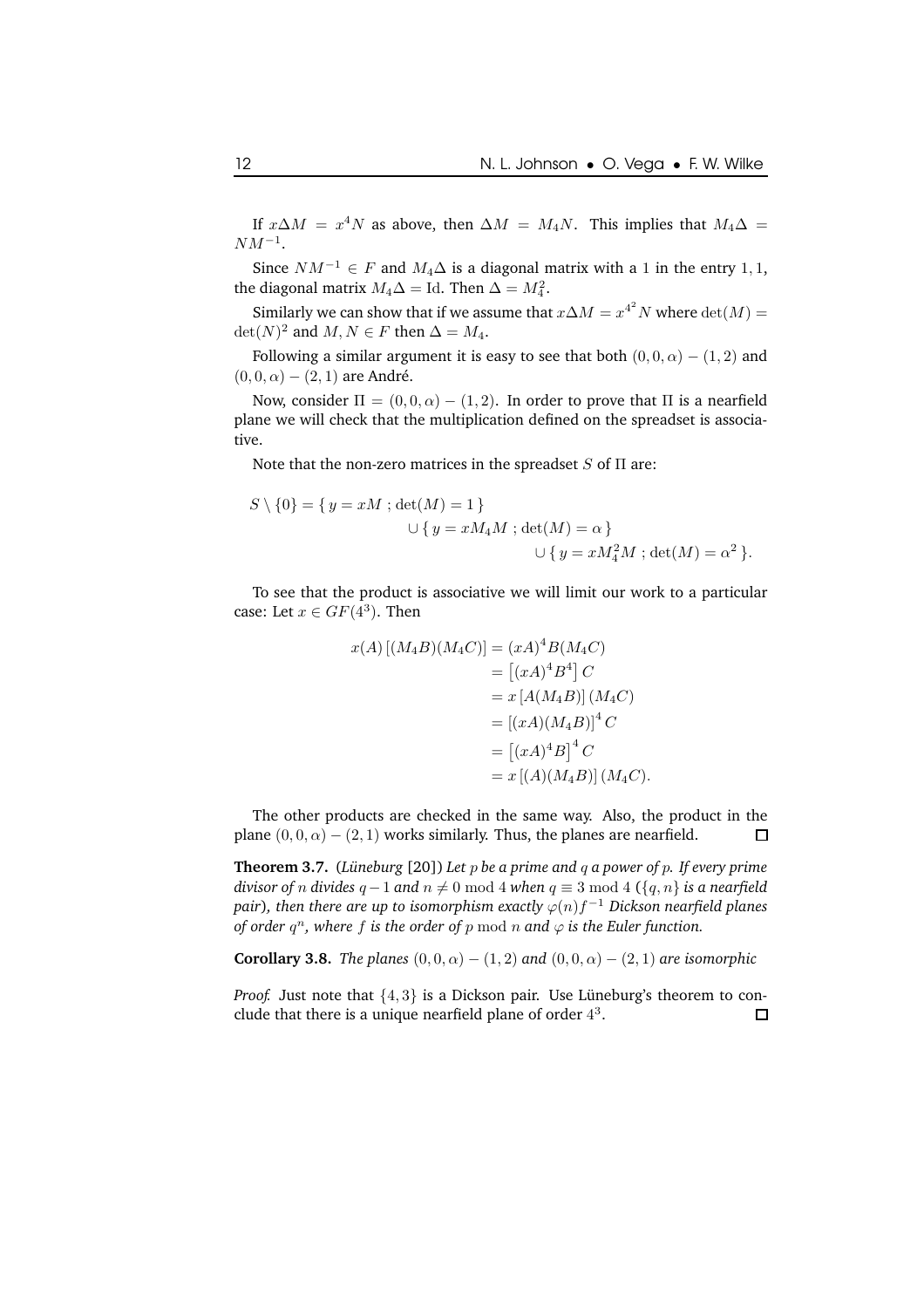*Remark* 3.9*.* We have shown that there are at most three different isomorphism classes. They are:

$$
(0,0,\alpha) - (0,1),(0,0,\alpha) - (1,2),(0,0,\alpha) - (2,2).
$$

One of these planes is André, the other two are not. In the following propositions we will show that these two planes are not isomorphic.

**Lemma** 3.10. *Let*  $\Pi_1$  *and*  $\Pi_2$  *be the two non-André j*, *k*-planes. Assume that  $\Psi$  *is an isomorphism between* Π<sup>1</sup> *and* Π2*. Let* H<sup>i</sup> *be the homology group of order* 21 *of*  $t$ he plane  $\Pi_i$  for  $i=1,2$ . Then  $H_2$  and the homology group induced by  $\Psi$  and  $H_1$ *in* Π<sup>2</sup> *have the same axis and coaxis.*

*Proof.* First of all, because of Remark 3.2, we can consider  $\Psi$  to be represented by an element of  $GL(6, q)$ .

Recall that the homology groups  $H_1$  and  $H_2$  are cyclic and note that there is another cyclic homology group of order 21 acting on  $\Pi_2$ : the group induced by  $\Psi$  and  $H_1$ . Let us call this group  $\Psi(H_1)$ . It is clear that we can assume that the groups  $H_1$  and  $H_2$  have same axis  $(y = 0)$  and coaxis  $(x = 0)$ .

Let l and m be the axis and coaxis of  $\Psi(H_1)$  respectively. If the set of lines  ${(x = 0), (y = 0), l, m}$  has size at least 3, then there is going to be a collineation of Π that does not fix either  $(x = 0)$  or  $(y = 0)$ . This contradicts Lemma 3.3.

It follows that the axes are either interchanged or fixed. The first case contradicts Lemma 3.3; thus the latter case holds.  $\Box$ 

**Corollary 3.11.** *With the same hypothesis as in the previous lemma,* Ψ *can be chosen so that*  $\Psi(N_{1,v}) = N_{2,v}$ , where  $\{N_{i,v} ; v \in \{1, \alpha, \alpha^2\}\}\$  are the nets of the  $p$ lane  $\Pi_i$  induced by the homology group  $H_i.$ 

*Proof.* First note that we can identify  $N_{i,v}$  with the set of matrices in the spreadset of  $\Pi_i$  with determinant  $(v)^2$ .

Since  $\Psi$  fixes  $x = 0$  and  $y = 0$ , the matrix for  $\Psi$  looks like  $\begin{bmatrix} A & 0 \\ 0 & B \end{bmatrix}$ . However, since  $\Pi_2$  has a single orbit in  $\ell_{\infty} \setminus \{x = 0, y = 0\}$ , we can assume that the line  $y = x$  is fixed. Thus,  $\Psi$  is given by  $\left[\begin{smallmatrix} A & 0 \\ 0 & A \end{smallmatrix}\right]$ .

It follows that  $\Psi$  sends the line  $y = xM$  to the line  $y = xA^{-1}MA$ . Since  $\det(M) = \det(A^{-1}MA)$ , we conclude that  $\Psi(N_{1,v}) = N_{2,v}$ .  $\Box$ 

**Lemma 3.12.** *The planes*  $\Pi_1 = (0, 0, \alpha) - (0, 1)$  *and*  $\Pi_2 = (0, 0, \alpha) - (2, 2)$  *are not isomorphic to each other.*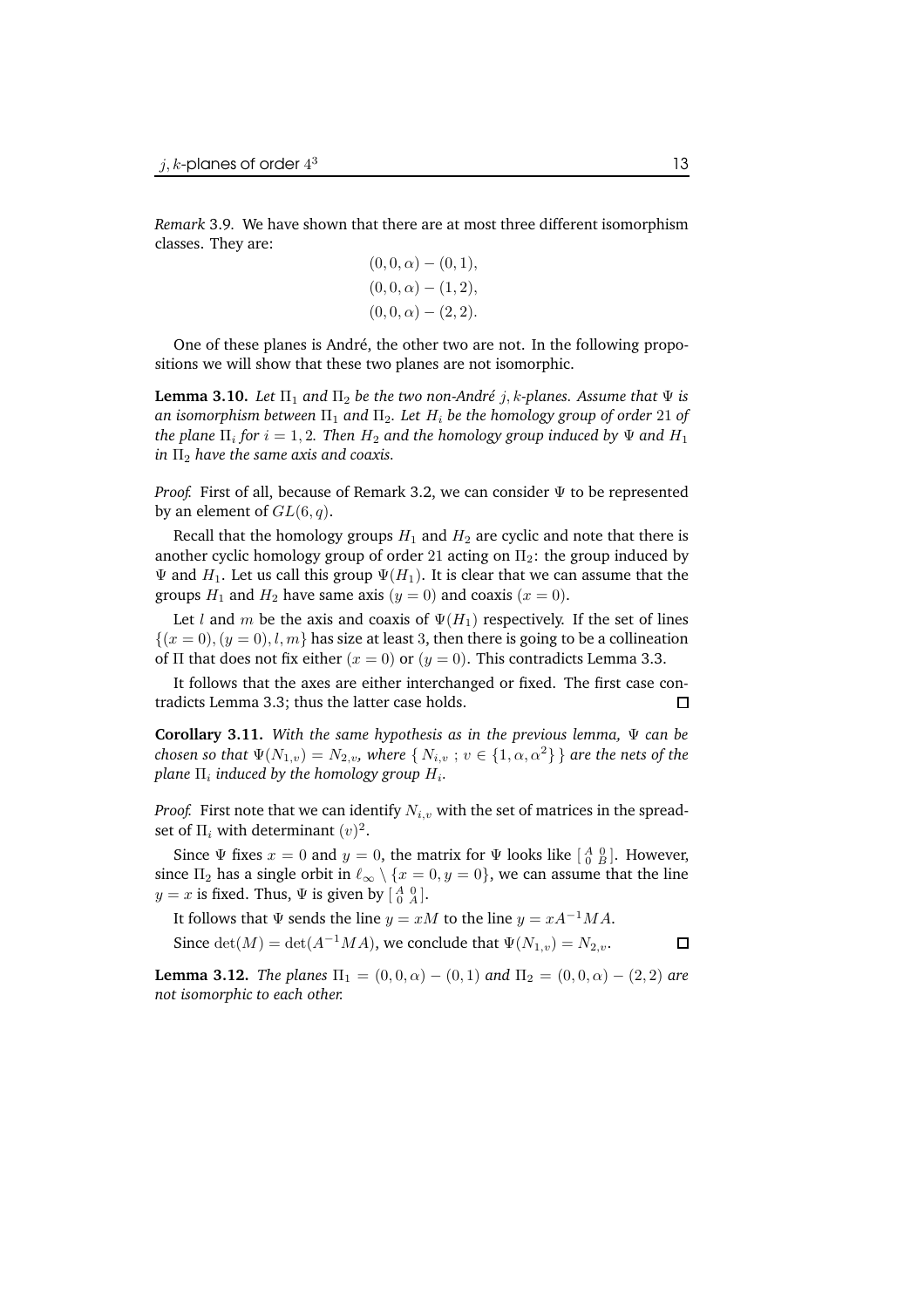*Proof.* Using the previous corollary, we consider  $\Psi = \begin{bmatrix} A & 0 \\ 0 & A \end{bmatrix} \in GL(6,q)$  as an isomorphism between  $\Pi_1$  and  $\Pi_2$ . We know that A normalizes  $N_1$ .

Let  $\Delta_1 M_1$  be a line in  $\Pi_1$  with  $\det(M_1) \neq 1$ .

Then  $A^{-1}\Delta_1M_1A = \Delta_2M_2$ , some line in  $\Pi_2$ . Note that, since the characteristic is 2,  $det(M_1) = det(M_2)$ . Then

$$
\Delta_2 M_2 = A^{-1} \Delta_1 M_1 A = (A^{-1} \Delta_1 A)(A^{-1} M_1 A) = (A^{-1} \Delta_1 A) \tilde{M}_2,
$$

where  $\tilde{M}_2 \in F$ . Thus,  $\Delta_2 N_2 = A^{-1} \Delta_1 A$  for some  $N_2 \in F$  with determinant 1.

Suppose  $N_2 \neq \text{Id}$ . Note that, if the line  $y = x\Delta_1 M_1$  is in  $\Pi_1$  then so is  $y = x\Delta_1^2 M_1^2$ . Then  $A^{-1}\Delta_1^2 A = \Delta_2^2 \tilde{N}_2$  for some  $\tilde{N}_2 \in F$  with determinant 1. However,

$$
A^{-1} \Delta_1^2 A = (A^{-1} \Delta_1 A)^2 = (\Delta_2 N_2)^2 = \Delta_2^2 (\Delta_2^{-1} N_2 \Delta_2) N_2.
$$

This implies that  $(\Delta_2^{-1}N_2\Delta_2) \in F$ .

It is easy to see that this is impossible unless  $det(M_1) = 1$ . So we have reached a contradiction.

If  $N_2 =$  Id then  $\Delta_2 = A^{-1}\Delta_1 A$ . Since two similar matrices that are diagonal have to be the same, we obtain a contradiction.  $\Box$ 

Next, we will prove that the non-André  $j$ ,  $k$ -planes we have found are new. We will do this by proving a sequence of short lemmas that follow the next remark.

*Remark* 3.13*.* All the results that follow until the end of this section will consider a  $j, k$ -plane to be one of the planes listed in Remark 3.9.

In order to demonstrate that the planes we have found are new we will compare them to all the known classes of translation planes of order  $4<sup>3</sup>$ . A list of these classes follows.

- 1. Desarguesian.
- 2. André.
- 3. Nearfield.
- 4. Generalized André.
- 5. Semifield.
- 6. Hiramine–Jha–Johnson [6].
- 7. Flag-transitive.
- 8.  $SL(2,q)$  plane, i.e., a plane that admits  $SL(2,q)$  as a collineation group.
- 9. Symplectic (see, for example, [18], [3] and [24]).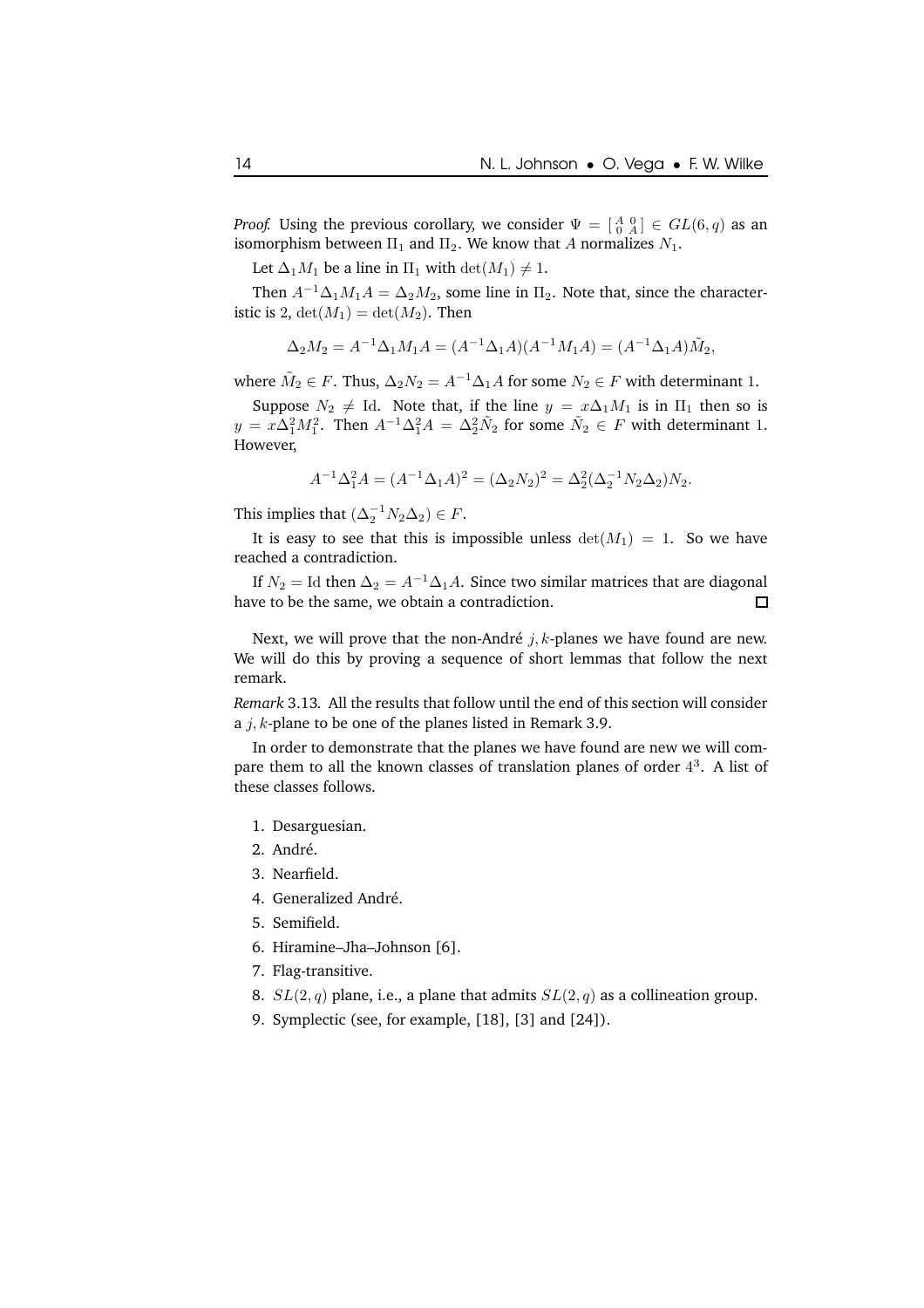Also, there are the planes that are obtained by transposition, net replacement and derivation on the planes described on the list.

Recall that in Corollary 3.5 we showed that  $j, k$ -planes cannot be Desarguesian (unless  $j = k = 0$ ) and that in Lemma 3.6 we proved that there is a class of  $j, k$ -planes that is nearfield (and André) and that the other two classes are non-André.

**Lemma 3.14.** *If* Π *is a non-Andr´e* j, k*-plane, then* Π *is neither a nearfield plane nor a generalized Andr´e plane.*

*Proof.* If Π were a nearfield plane, then because its order is not a prime number or the square of a prime number, it would be André.

If  $\Pi$  were generalized André, then since the plane has a homology group of size  $21 = (4^3 - 1)/(4 - 1)$ , the plane would be André.  $\Box$ 

**Lemma 3.15.** *If* Π *is a* j, k*-plane, then* Π *is not a semifield plane.*

*Proof.* If Π is a semifield plane, then the nuclei are fields and the semifield is a left or right vector space over them. Since  $\Pi$  has a homology group of order 21, the nuclei have order at least 22, which is too large for a proper subfield to be contained in the semifield with 64 elements. Then the semifield would become a skewfield and the plane would be Desarguesian.  $\Box$ 

*Remark* 3.16. A  $j$ ,  $k$ -plane of order  $4^3$  cannot be Hiramine–Jha–Johnson because they have different types of orbits in  $\ell_{\infty}$ .

*Remark* 3.17. Since the collineation group of any given non-André  $j$ ,  $k$ -plane Π fixes the lines  $(x = 0)$  and  $(y = 0)$  (Lemma 3.3), the plane Π is not flagtransitive.

**Lemma 3.18.** *If*  $\Pi$  *is*  $a$  *j*,  $k$ -plane then  $\Pi$  *is* not an  $SL(2, q)$ -plane.

*Proof.* If we assume that a j, k-plane  $\Pi$  admits  $H \cong SL(2,q)$  as a linear collineation group, then since the *p*-elements of  $H$  are affine elations,  $\Pi$  would be Desarguesian.  $\Box$ 

In general, transposing the spread of a translation plane, described below, may yield a different translation plane. However, we shall see that  $j, k$ -planes of order 4 <sup>3</sup> are all self-transposed.

**Definition 3.19.** Let  $S = \{y = xM\} \cup \{(x = 0)\}\$  be a spread. Then the spread given by  $S^t = \{y = xM^t\} \cup \{x = 0\}$  is called the transposed spread of S. It is known that, after a change of basis, the collineations of  $S^t$  look like

$$
(x,y)\rightarrow (x,y)\begin{bmatrix}D^t & B^t\\ C^t & A^t\end{bmatrix},
$$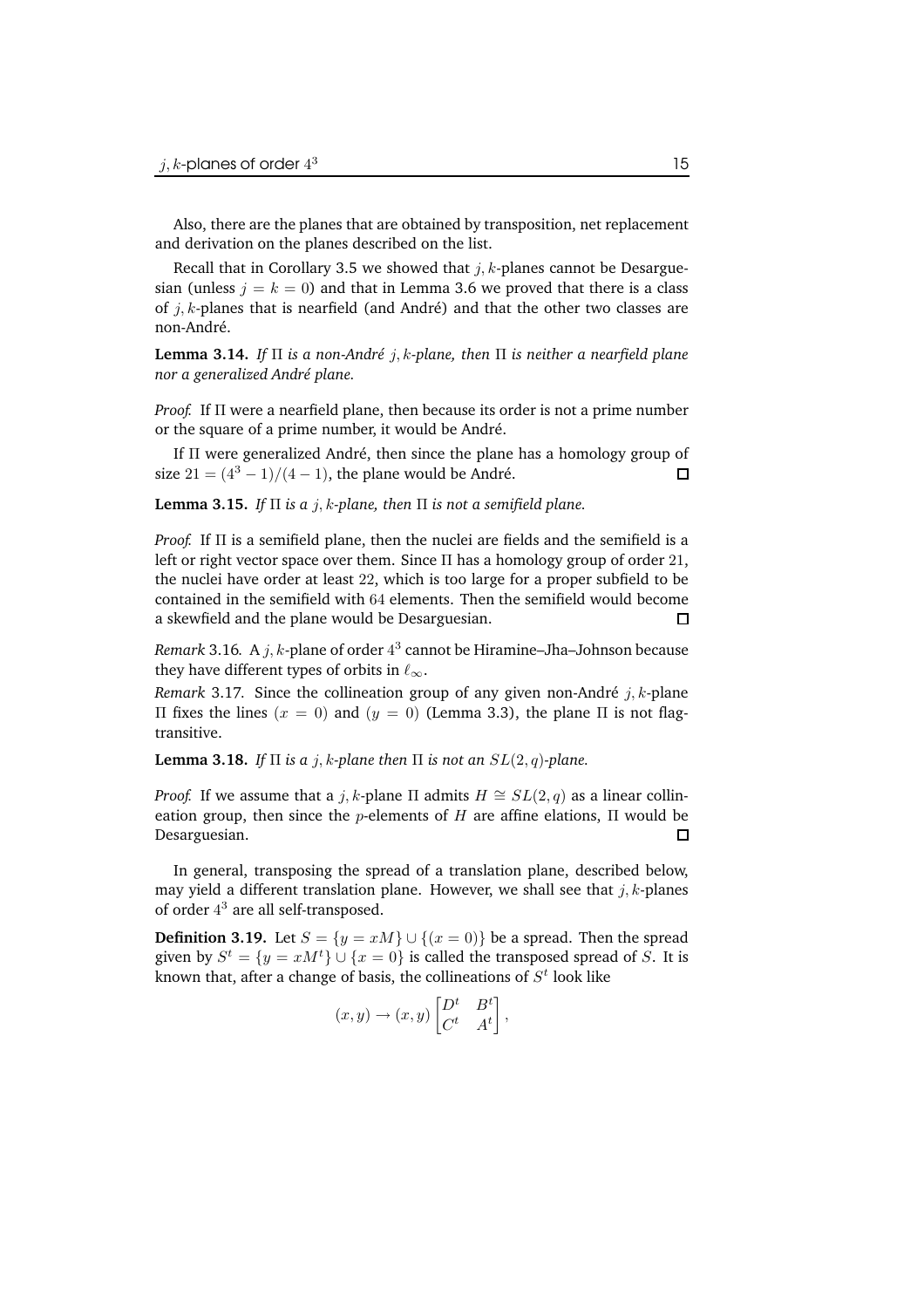where

$$
(x, y) \rightarrow (x, y) \begin{bmatrix} A & C \\ B & D \end{bmatrix}
$$

is a collineation of S.

**Lemma 3.20.** *Let* Π *be a* j, k*-plane, Then* Π *is isomorphic to its transposed plane.*

*Proof.* Let  $S = \{ y = x \Delta M : M \in F^* \} \cup \{ x = 0 \}$  be the spreadset for  $\Pi$ . Then  $S^t$  looks like

 $S^t = \{ y = xM^t \Delta^t ; M \in F^* \} \cup \{ x = 0 \}.$ 

After the change of basis  $(x, y) \mapsto (y, x)$ ,

$$
S^{t} = \{ y = x\Delta^{-t}M^{-t} ; M \in F^* \} \cup \{ x = 0 \}.
$$

Since  $\Delta^t = \Delta$  and  $\det(M^{-1}) = \det(M)^{-1}$  for  $M \in F^*$ , the transposed spread is

$$
S^t = \{ y = x \Delta M^t ; M \in F^* \} \cup \{ x = 0 \}.
$$

Denote by  $F^t$  the set  $F^t = \{M^t : M \in F\}$ .

We know that the field F is given by the polynomial  $x^3 - \alpha$ . Let  $\tilde{F}$  be the field obtained by extending  $GF(4)$  by using a root of  $x^3 - \alpha^2$  and let  $F^t = \{ M^t ;$  $M \in F$ }. Simple matrix computations show that  $F^t = \tilde{F}$ . Finally, Lemma 3.1 shows that  $S \cong S^t$ . П

In order to prove that  $j, k$ -planes are not symplectic we need to learn a little more about this class of planes.

**Definition 3.21.** A translation plane Π is said to be symplectic if it admits a spreadset of symmetric matrices (that we will call a symplectic spread).

Recently Kantor [19] showed that every symplectic spread is also symplectic over its kernel. Using this result, we can assume that a  $j, k$ -plane or a replaced j, k-plane can be represented in some basis by a set of  $3 \times 3$  matrices that are symmetric.

We note that a symplectic spread is the set of subspaces that are invariant under a suitable polarity. This should force, after a change of basis, the new spreadset that represents the symplectic plane to be self-transposed. Next we provide a more "hands on" proof of this fact and we improve the result by obtaining a new condition that we will use often for the rest of this work.

**Lemma 3.22.** *If* Π *is a symplectic plane of order* q <sup>n</sup> *with kernel* GF(q) *and with spread* S *in*  $M_n(q)$  *such that*  $Id \in S$ *, then there is a symmetric matrix* R *such that*  $RSR^{-1} = S^t$ . In particular, S is self-transposed.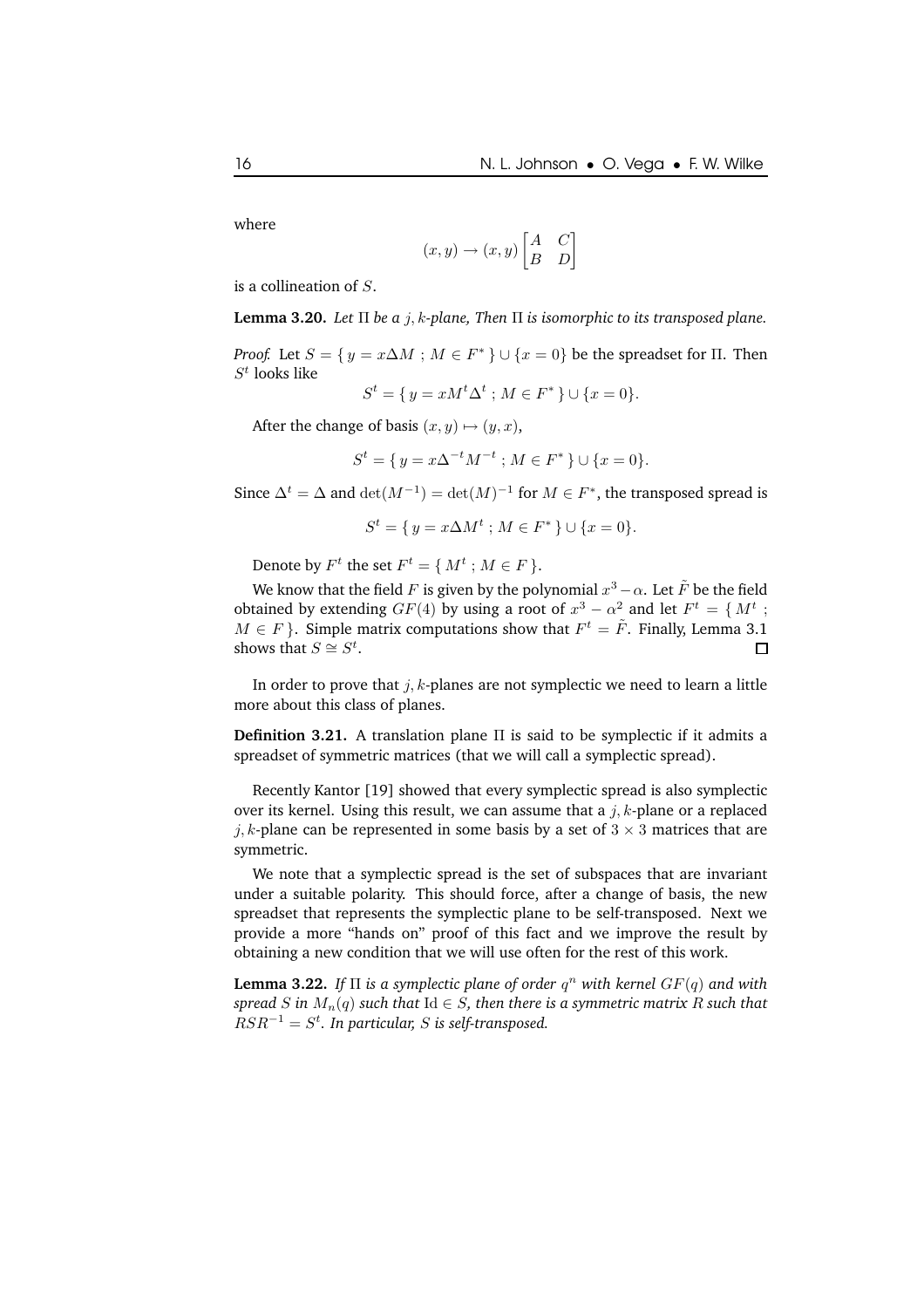*Proof.* Using Kantor's result [19], since Π is symplectic, there is a change of basis such that the spread of  $\Pi$  in this new basis is a set of symmetric matrices. Let  $\Phi$  be the matrix that represents this change of basis.

We use elation sliding and inversion [17] to select  $\Phi$  fixing ( $x = 0$ ). Also, assume that  $(y = 0)$  is not fixed, so  $\Phi(y = 0) = (y = xT)$  for some symmetric matrix T. Also assume that for some  $(y = x\Delta M) \in S$ ,  $\Phi(y = x\Delta M) = (y = 0)$ . Since G acts transitively on  $\ell_{\infty} \setminus \{x = 0, y = 0\}$ , we can assume that  $\Phi(y = x) =$  $(y = 0)$ . Hence,  $\Phi$  looks like:

$$
\Phi = \begin{bmatrix} A & AT \\ 0 & -AT \end{bmatrix}
$$

for some invertible matrix A. It follows that

$$
\Phi(y = x\Delta M) = (y = xA^{-1}(\text{Id} - M)AT)
$$

Let  $\tilde{S} = \{ N = \text{Id} - M : M \in S \}, P = A^{-1}$  and  $Q = AT$ . Clearly, because of what we have just shown, the set  $\tilde{PSQ}$  is a symplectic spread.

Let Id  $-M = N \in \tilde{S}$ . Using the symmetry of T, it is easy to see that

$$
PNQ = (PNQ)^t \Rightarrow (P^tQ^{-1})N(P^tQ^{-1})^{-1} = N^t
$$
  

$$
\Rightarrow (P^tQ^{-1})M(P^tQ^{-1})^{-1} = M^t.
$$

Note that  $P^tQ^{-1}$  is symmetric. Hence, there exists a symmetric matrix  $R$ such that  $RSR^{-1} = S^t$ . It follows that  $S \cong S^t$ .

If we assume that  $\Phi$  fixes  $(y = 0)$ , then  $\Phi$  looks like:

$$
\Phi = \begin{bmatrix} P & 0 \\ 0 & Q \end{bmatrix}
$$

for some invertible matrices  $P$  and  $Q$ .

Since Id ∈ *S*, it is easy to see that  $PQ = T$  is a symmetric matrix. The rest of e proof follows the ideas used above.  $\Box$ the proof follows the ideas used above.

*Remark* 3.23. We know that  $j, k$ -planes are self-transposed, so the previous lemma seems not to be very helpful for us. However, for the non-André planes, it is easy, but time-consuming unless one uses a computer, to see that there is no symmetric R such that  $R\Delta_{\theta}\theta R^{-1} = (\Delta_{\theta}\theta)^t$  and  $R\Delta_{\theta}^2\theta^2 R^{-1} = (\Delta_{\theta}^2\theta^2)^t$  unless  $k + j \equiv 0 \mod 3$ , where

$$
\theta = \begin{bmatrix} 0 & 1 & 0 \\ 0 & 0 & 1 \\ \alpha & 0 & 0 \end{bmatrix}.
$$

It follows that the non-André  $j, k$ -planes are not symplectic. Note that this gives a counterexample for the converse of Lemma 3.22.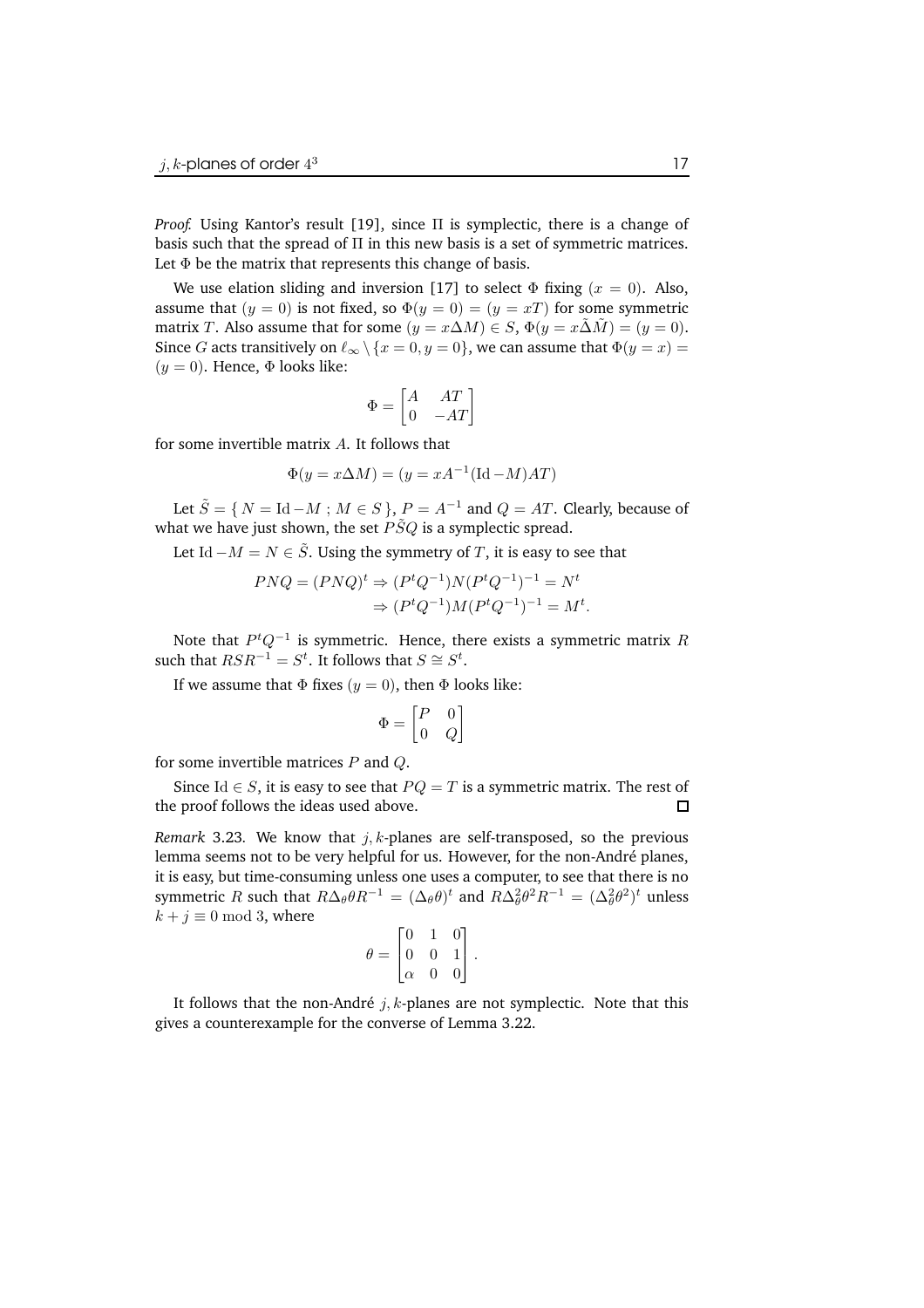.

In the previous series of lemmas we have ruled out the possibility of a  $j, k$ plane being a plane of the list given in Remark 3.13. However, we still have to check that  $j, k$ -planes cannot be derived or obtained by net replacement in a known plane. The sections to follow will show that they indeed cannot be so obtained. Nevertheless, keeping in mind this issue, we summarize this section in the following theorem.

**Theorem 3.24.** *There are three isomorphism classes of* j, k*-planes of order* 4 3 *. One of these planes is a nearfield plane and the other two are new planes.*

### **4 Replaced planes**

In this section we explore the construction of more planes by replacing the nets that are the orbits of the homology group  $H<sub>y</sub>$ . These planes will be called *"replaced* j, k*-planes"*.

We start with a short summary of the material that will be necessary for this section.

Every  $j, k$ -plane  $\Pi$  of order  $4^3$  has two important homology groups:

1. 
$$
H_y = \{ N \in G ; \det(N) = 1 \},
$$
  
\n2.  $H_x = \left\{ \begin{bmatrix} r \operatorname{Id} & 0 \\ 0 & \operatorname{Id} \end{bmatrix} ; r \in GF(4)^* \right\}$ 

 $H_y$  has order 21; its orbits of lines define 3 André nets on the plane. They all share the lines  $y = 0$  and  $x = 0$  and partition the rest of the lines.

For  $v \in \{1, \alpha, \alpha^2\}$ , the nets look like:

$$
N_v = \{ y = xS_v M : S_v = \Delta_L L \text{ and } \det(L) = v, M \in F^* \cap SL(3, 4) \}.
$$

We want to replace these nets to get more planes. It was shown by Pomareda [23] that for any André net of this order there are only two different replacements. In our case, they are:

$$
N'_{v} = \left\{ y = (x^{4})S_{v}M \; ; \; S_{v} = \Delta_{L}L \text{ and } \det(L) = v, \; M \in F^{*} \cap SL(3, 4) \right\},
$$
  

$$
N''_{v} = \left\{ y = (x^{4^{2}})S_{v}M \; ; \; S_{v} = \Delta_{L}L \text{ and } \det(L) = v, \; M \in F^{*} \cap SL(3, 4) \right\}.
$$

It follows that, in order to know the replacements for  $N_v$ , we need to find a representation for  $x^4$  and  $x^{4^2}.$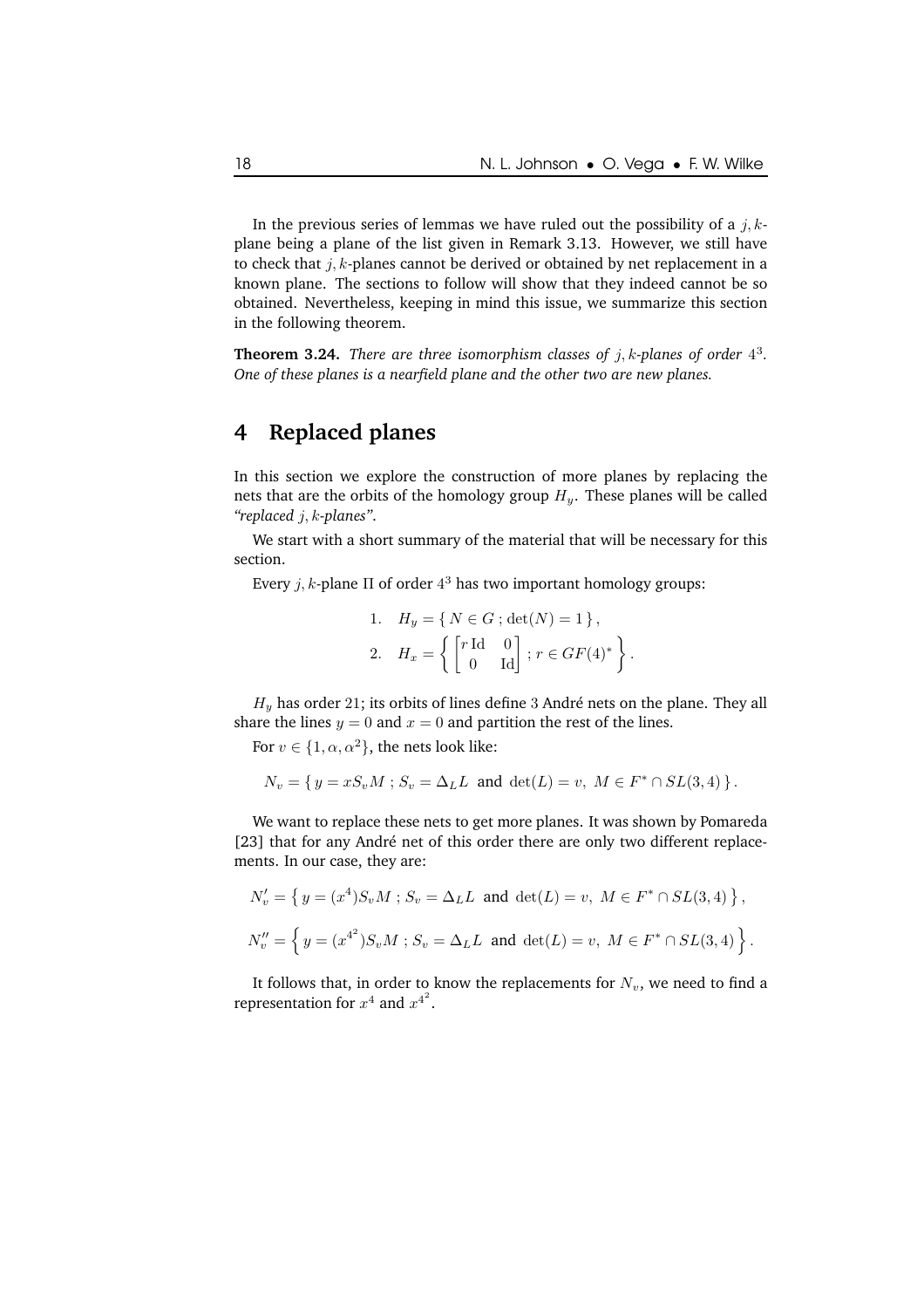Let  $x \in GF(4^3)$ . Then  $x = x_1 + x_2\beta + x_3\beta^2$ , where  $\beta$  satisfies  $p(x) = x^3 - \alpha$ , the same cubic polynomial we used to construct the field of matrices  $F$ . Note that we can identify the elements of  $GF(4^3)$  with the elements of  $F.$ 

Let  $M_4$  be the matrix that represents  $x \to x^4$  in the basis  $\{1, \beta, \beta^2\}$ . Clearly  $M_4^2$  represents  $x \to x^{4^2}$ . Then the replacements for  $N_1$  are

$$
N'_1 = \{ y = xM_4M \, ; \, M \in F^* \text{ and } \det(M) = 1 \},
$$
  
 $N''_1 = \{ y = xM_4^2M \, ; \, M \in F^* \text{ and } \det(M) = 1 \}.$ 

In order to obtain the replacements for the other 2 nets we change basis via  $\gamma =$  $\begin{bmatrix} S_v^{-1} & 0 \\ 0 & \text{Id} \end{bmatrix}$  to transform  $N_v$  into  $N_1$ . Then we replace  $N_1$  and go back via  $\gamma^{-1}.$  The replacements for  $N_v$  are:

$$
N'_{v} = \{ y = xS_{v}M_{4}M ; M \in F^{*} \text{ and } \det(M) = 1 \},
$$
  

$$
N''_{v} = \{ y = xS_{v}M_{4}^{2}M ; M \in F^{*} \text{ and } \det(M) = 1 \},
$$

where  $S_v = \Delta_L L$  is an arbitrary, but fixed, line on the net. So  $det(L) = v$  for  $v \in {\alpha, \alpha^2}.$ 

*Notation* 2. We enumerate the nets of a given  $j$ ,  $k$ -plane  $\Pi$  by saying that  $N_1$  is the first net,  $N_{\alpha}$  is the second and  $N_{\alpha^2}$  is the third net of  $\Pi$ .

We use this enumeration to label the planes  $\pi$  that have been obtained via the net replacement of the nets  $N_1, N_\alpha, N_{\alpha^2}$ .

We will write  $\pi=[n_1,n_2,n_3]$  to mean that the  $i^{\text{th}}$  net has been replaced by using  $x \to x^{4^{n_i}}$ .

*Notation* 3. In this section we will always consider non-Desarguesian  $j, k$ -planes. That is, planes from the list in Remark 3.9.

**Lemma 4.1.** *Let*  $\Pi = (0, 0, \alpha) - (0, 1)$  *and let*  $\pi = [0, 2, 1]$ *. Then*  $\pi$  *is isomorphic to the plane*  $(0, 0, \alpha) - (2, 2)$ *.* 

*Proof.* It is enough to note that the morphism  $x \mapsto x^4$  is given, in the basis  $\{1, \beta, \beta^2\}$ , by the matrix

$$
M_4 = \begin{bmatrix} 1 & 0 & 0 \\ 0 & \alpha & 0 \\ 0 & 0 & \alpha^2 \end{bmatrix}.
$$

By inspecting the matrix spreadsets of the planes  $\pi$  and  $(0, 0, \alpha) - (2, 2)$  one can see that they are the same.П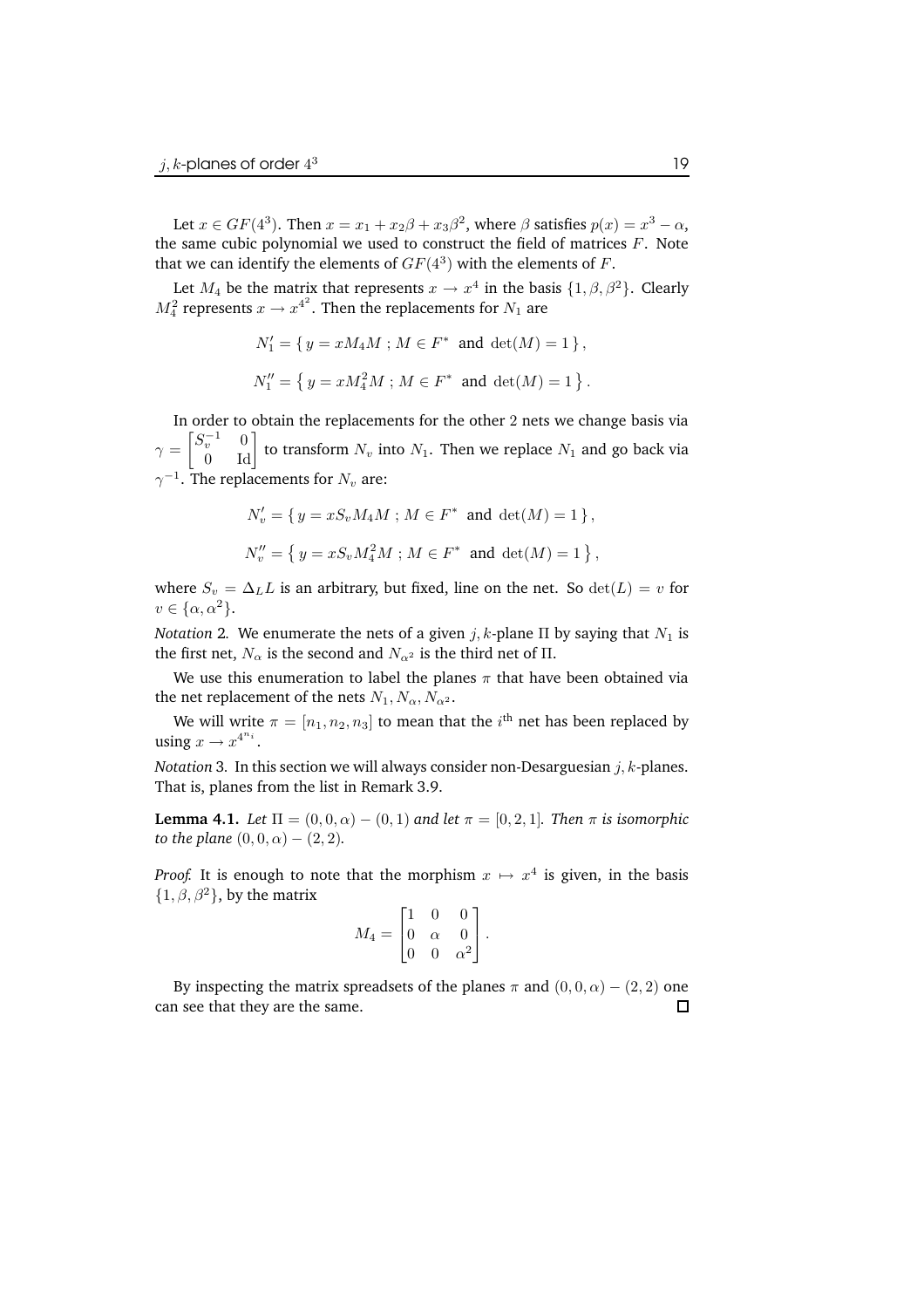*Remark* 4.2. With this result, the study of all non-André  $j, k$ -planes in Remark 3.9 can be restricted to the family of planes obtained from  $(0, 0, \alpha) - (0, 1)$ .

**Lemma 4.3.** *Let*  $\pi_1 = [n_1, n_2, n_3]$  *and*  $\pi_2 = [m_1, m_2, m_3]$  *be two planes obtained by net replacement from the same j*, *k*-plane  $\Pi$ *. If there is*  $a \, k$ ,  $0 \leq k \leq 2$ , *such that*  $n_i \equiv m_{i+k} \mod 3$  *for every i, then the planes are isomorphic.* 

*Proof.* Let *G* be the group of order  $4^3 - 1$  that is associated to Π. Note that the subgroup of order 3 of G acts transitively on the nets of  $\Pi$ . This is the group that induces the isomorphism between  $\pi_1$  and  $\pi_2$ . □

Using the previous lemma, we can reduce the number of possible distinct isomorphism classes of replaced planes to 11; these are given by:

| [0,0,0],   | [0, 0, 1], | [0, 0, 2], | [0,1,1],   |
|------------|------------|------------|------------|
| [0,1,2],   | [0, 2, 1], | [1, 2, 2], | [1, 1, 1], |
| [1, 1, 2], | [1, 2, 2], | [2, 2, 2]. |            |

**Lemma 4.4.** Let  $M_4$  be the matrix that represents the automorphism  $\sigma: x \mapsto x^4$  $i$ *n the basis*  $\{1, \beta, \beta^2\}$  and let

$$
A = \{ M \in F ; \det(M) = 1 \}.
$$

*Then* M<sup>4</sup> *normalizes* A*. Moreover, it normalizes the field of matrices* F*.*

*Proof.* Note that

$$
M_4 = \begin{bmatrix} 1 & 0 & 0 \\ 0 & \alpha & 0 \\ 0 & 0 & \alpha^2 \end{bmatrix}.
$$

Let  $M_{r,s,t} \in F$ . An easy computation shows that

$$
(M_4)^{-1} M_{r,s,t} M_4 = M_{r,\alpha s,\alpha^2 t}.
$$

Since  $\det((M_4)^{-1}MM_4) = \det(M)$  for every M, the result follows.  $\Box$ 

**Corollary 4.5.** *Let*  $\pi_1 = [n_1, n_2, n_3]$  *and*  $\pi_2 = [m_1, m_2, m_3]$  *be two planes obtained by net replacement from the same* j, k*-plane* Π*.*

*If, for a fixed k and every i,*  $n_i \equiv m_i + k \mod 3$ , *then the planes are isomorphic.* 

*Proof.* The previous lemma implies that  $\Phi := \begin{bmatrix} \text{Id} & 0 \\ 0 & M \end{bmatrix}$ 1 maps  $N_v$  into  $N'_v$  and  $0 \quad M_q$  $N'_v$  into  $N''_v$  for every  $v \in GF(4)^*$ . It follows that  $\Phi$  induces an isomorphism between  $\pi_1$  and  $\pi_2$ .  $\Box$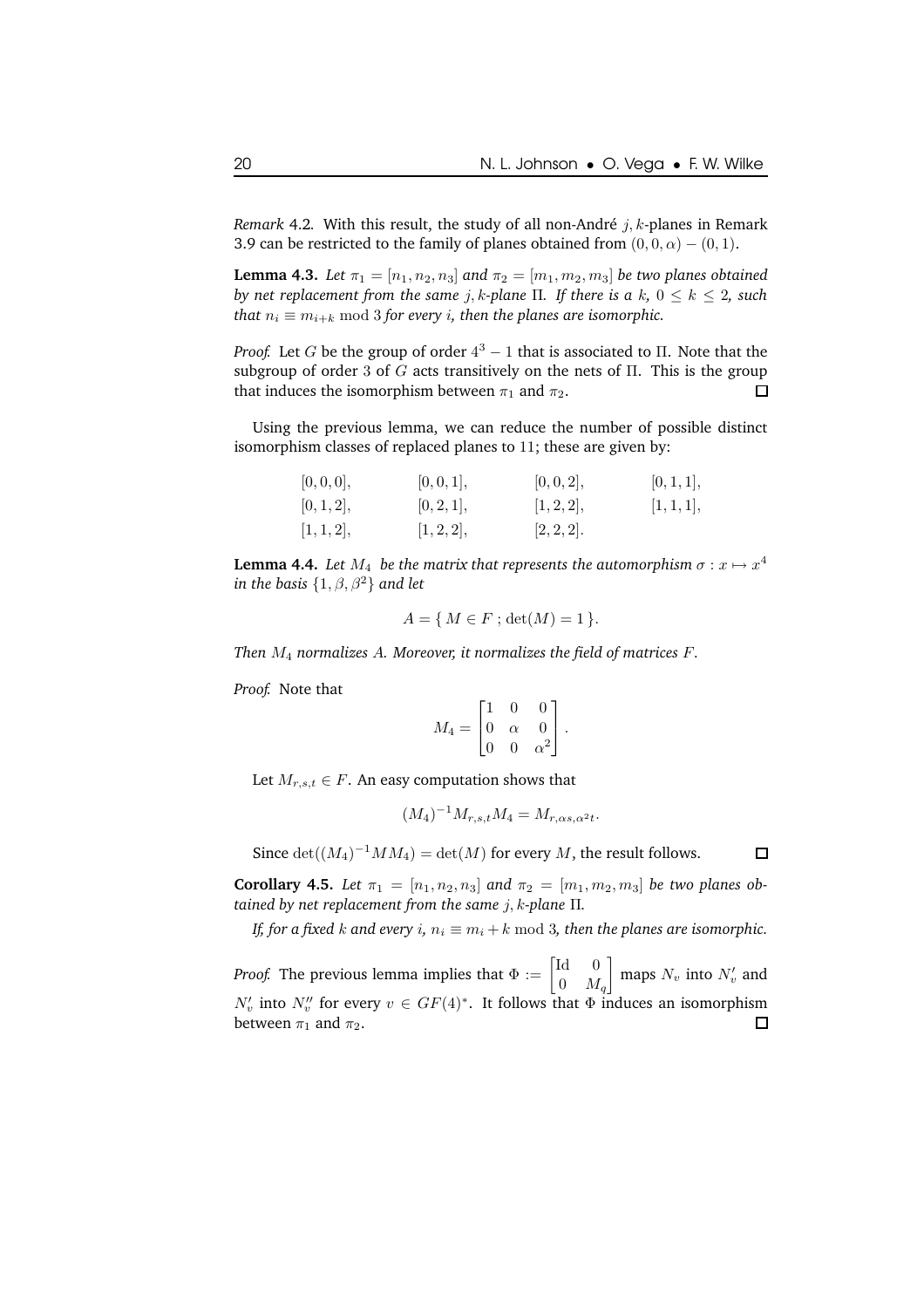Using this lemma we can see that, for a fixed  $j, k$ -plane  $\Pi$ , there are at most 5 non-isomorphic planes; these are:

 $[0, 0, 0],$   $[0, 1, 1],$   $[0, 1, 2],$   $[0, 2, 1],$   $[0, 2, 2].$ 

*Remark* 4.6*.* All these planes inherit the homology group of order 21 from their corresponding *j*, *k*-plane. Also, all of them contain the net  $N_1$ .

**Lemma** 4.7. Let  $\pi$  be a replaced *j*, *k*-plane. Then  $\pi$  is an André plane if and only *if* Π *is an Andr´e plane.*

*Proof.* Clearly, the replaced planes obtained from the André  $i, k$ -plane are also André.

Assume  $\pi$  is an André plane. Because of a result by Foulser [5], one of the two symmetric homology groups of  $\pi$  that have been inherited from some Desarguesian plane and the homology group  $H_y$  inherited from  $\Pi$  are the same.

This implies that, by reversing the nets  $N_v$ ,  $N'_v$  or  $N''_v$  for  $v \in GF(4)^*$ , we obtain more André planes. In particular, Π is André.  $\Box$ 

**Lemma 4.8.** *If* Π *is an Andr´e* j, k*-plane, then it is isomorphic to all the planes obtained by net replacement on* Π*.*

*Proof.* In the proof of Lemma 3.6 we learned that the lines of Π are given by the following spreadset  $S$ :

$$
\{ y = xM \; ; \det(M) = 1 \}
$$
  

$$
\cup \{ y = xM_4M \; ; \det(M) = \alpha \}
$$
  

$$
\cup \{ y = xM_4^2M \; ; \det(M) = \alpha^2 \}.
$$

Using the fact that the spreadset  $S'$  of a replaced André  $j,k$ -plane  $\Pi'$  is similar to S, it is easy to show that  $\Pi'$  is a nearfield plane as well. Moreover, because of Lüneburg's theorem (Theorem 3.7),  $\Pi'$  is isomorphic to the plane  $\Pi$  it was obtained from.  $\Box$ 

Since we know exactly what happens when we replace nets on an André plane, we will study, for the rest of the section, only planes that are non-André.

**Lemma 4.9.** *Let*  $\pi = [n_1, n_2, n_3]$  *and let*  $\Pi$  *be its associated j*, *k*-plane. Assume *that*  $\Pi$  *is not André. Then*  $\pi$  *is not isomorphic to any plane of the list given in Remark* 3.13*.*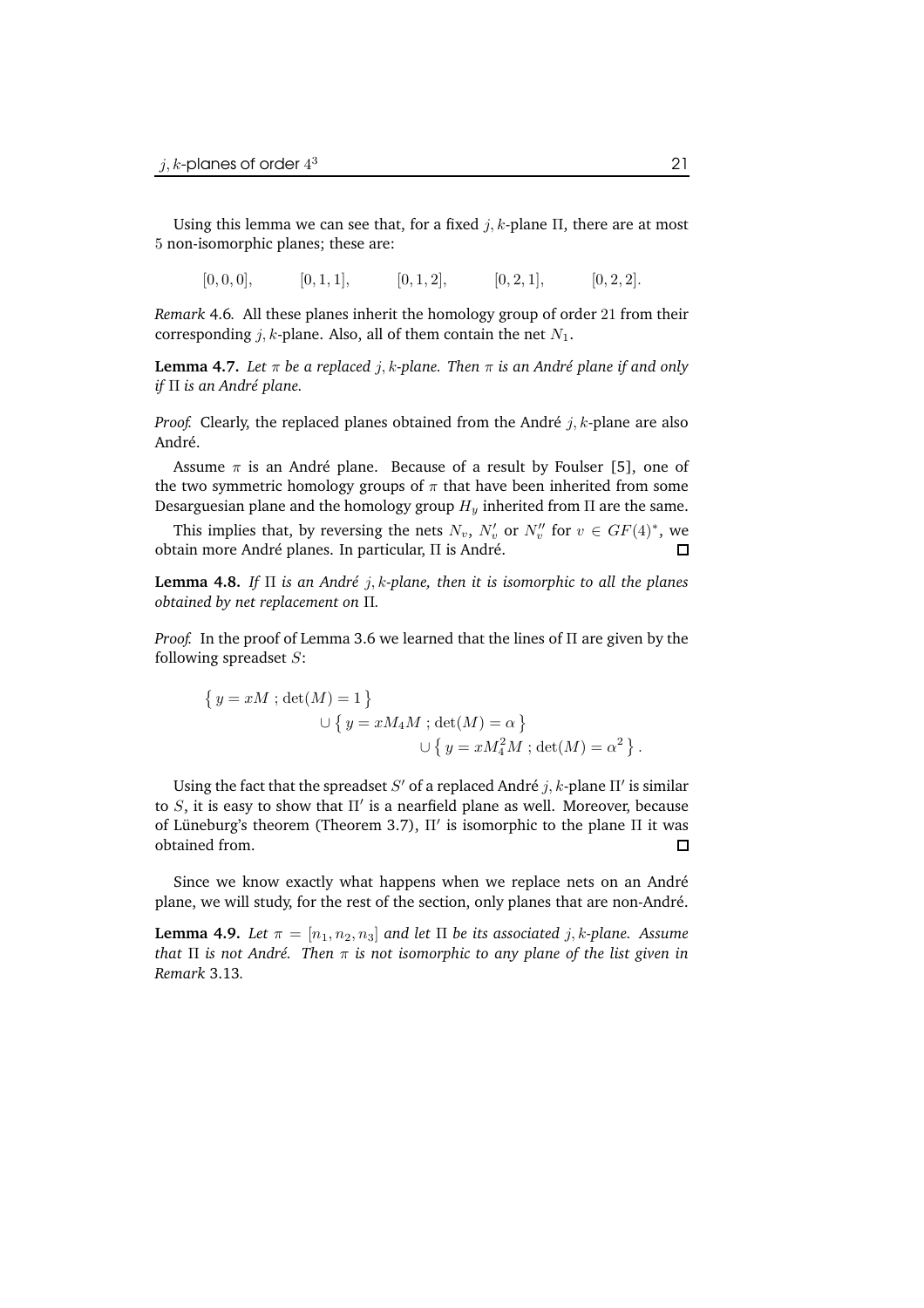*Proof.* The proofs are essentially the same as the ones needed to show that non-André  $j, k$ -planes were new (Lemma 3.14 to Remark 3.23). In order to make the same ideas work in this new setting we may use Lemma 4.7. The rest follows because of the facts that replaced  $i, k$ -planes still admit a homology group of size 21 and that they have kernel containing  $GF(4)$ .  $\Box$ 

In Lemma 3.20 we showed that the transposition of the class of j, k-planes did not induce any plane that was not in that class. Now, we will show that the same situation holds for the class of replaced  $j, k$ -planes.

**Lemma 4.10.** *Let*  $\pi$  *be a transposed replaced j*, *k*-plane. Then  $\pi$  *is isomorphic to a, possibly different, replaced* j, k*-plane. Actually,*

- *1.*  $[0, 1, 1]^t \cong [0, 2, 2]$ *,*
- *2.*  $[0, 2, 2]^t \cong [0, 1, 1]$ ,
- *3.*  $[0, 1, 2]$ <sup> $t ≅ [0, 2, 1]$ *,*</sup>
- *4.*  $[0, 2, 1]^t \cong [0, 1, 2].$

*Proof.* Let

$$
S = \{ y = x(M_4)^i \Delta M \; ; \, M \in F^* \} \cup \{ x = 0 \}
$$

be the spreadset of Π.

Note that  $(M_4)^{-t} = M_{4^2}$ .

From now on, everything follows the lines of the proof of Lemma 3.20; we refer to that proof for some details omitted here.

Simple matrix manipulations show that

$$
S^{t} = \{ y = x(M_{4^{2}})^{i} \Delta M^{t} ; M \in F^{*} \} \cup \{ x = 0 \}.
$$

As we saw previously,  $F^t = \{ M^t : M \in F \} = \tilde{F}$ , the field obtained by extending  $GF(4)$  by a root of  $x^3 - \alpha^2$ . Finally, Lemma 3.1 gives us the desired isomorphisms.  $\Box$ 

First of all, note that the previous lemma implies that these planes cannot be considered as transposes of planes that are not replaced  $j, k$ -planes.

We know that symplectic spreads are self-transposed. Right now we cannot say whether or not replaced  $j, k$ -planes are self-transposed. However, in the next section we will learn about the isomorphism classes of these planes. We will leave the proof of replaced  $j, k$ -planes being neither self-transposed nor symplectic for when all the classes are known.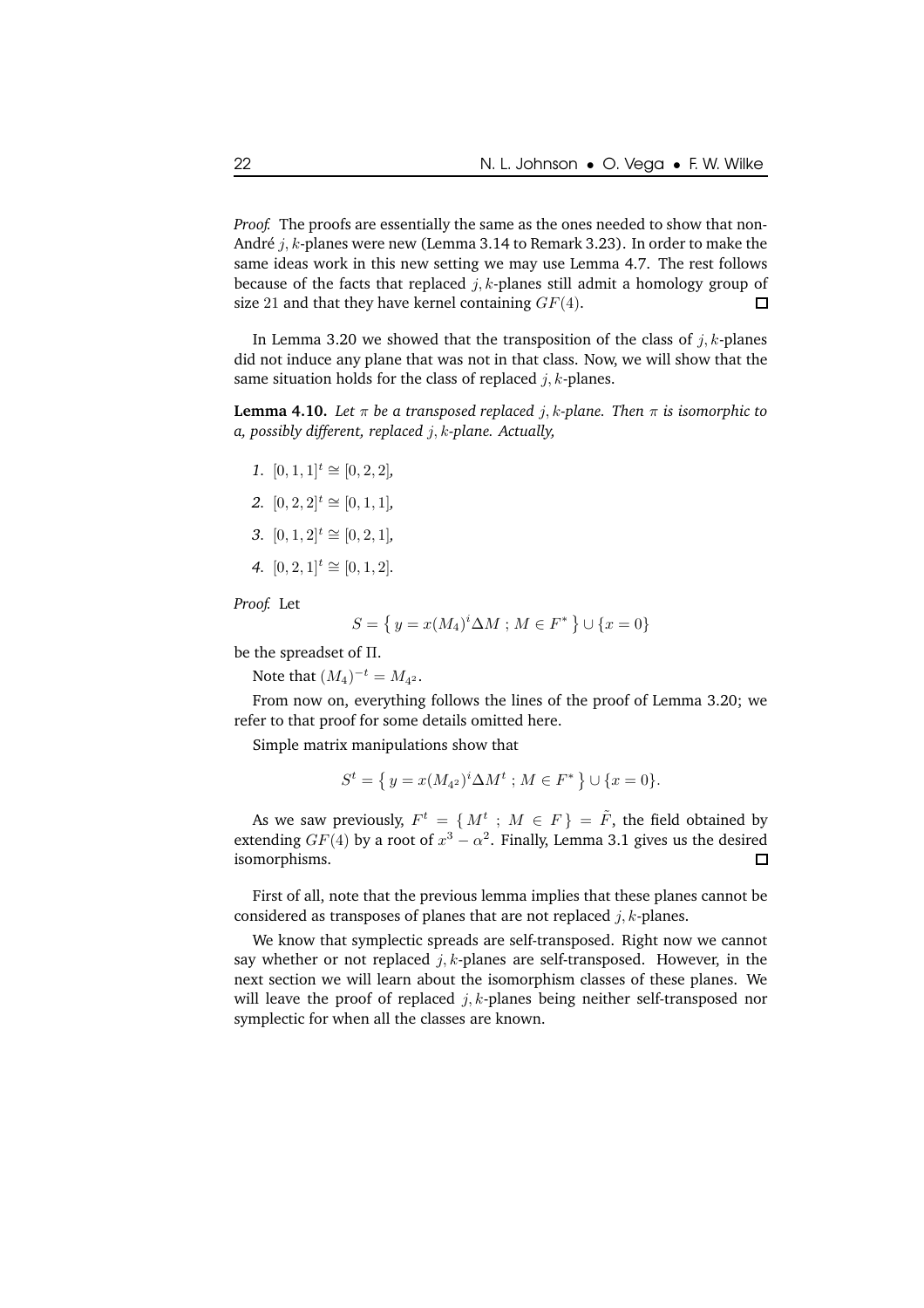We are now in a position to claim that the non-André class of replaced  $j, k$ -planes we have found is new unless they are symplectic. In the next section we will discuss how many isomorphism classes there are. We will consider only non-André planes because the replaced planes of an André j, k-plane are André as well.

### **5 Isomorphism classes of replaced** j, k**-planes**

Recall that the André replaced *j*, *k*-planes are all isomorphic to the nearfield j, k-plane  $(0, 0, \alpha) - (1, 2)$  (see Lemma 4.8).

**Lemma 5.1.** *The plane*  $\pi = [0, 1, 2]$  *is isomorphic to*  $(0, 0, \alpha) - (0, 1)$ *. In particular,*  $\pi \not\cong [0, 2, 1].$ 

*Proof.* Following the proof of Lemma 4.1 it is easy to show that  $\pi$  is isomorphic to  $(0, 0, \alpha) - (1, 0)$ . On the other hand, the isomorphisms described after Remark 3.2 show that  $(0, 0, \alpha) - (1, 0) \cong (0, 0, \alpha) - (0, 1)$ . Finally, that same list of isomorphisms together with Lemma 4.1 prove that  $\pi \cong [0, 1, 2]$ isomorphisms together with Lemma 4.1 prove that  $\pi \not\cong [0, 1, 2]$ .

**Lemma 5.2.** *The translation complement of a non-Andr´e replaced plane* π *fixes the lines*  $(x = 0)$  *and*  $(y = 0)$ *.* 

*Proof.* Let  $H_y$  be the homology group of order 21 (which has axis  $(y = 0)$ ). Let  $\Psi$  be an element in the translation complement of Π and let S be the spread of  $\pi$ .

Assume that  $\Psi(x = 0) \neq (x = 0)$  and  $(y = 0)$  fixed by Ψ. Then there are at least 22 homology groups with distinct coaxes but that share the axis. We use André's homology theorem to see that the size of the elation group with axis (y = 0) has to be at least 22. Since  $H<sub>y</sub>$  has three orbits of size 21 in  $\ell_{\infty}$ , it follows that the elation group with axis ( $y = 0$ ) has to have size 64. Thus,  $\pi$ would be Desarguesian.

If  $(x = 0)$  is mapped to  $(y = 0)$  by  $\Psi$ , then  $\Psi^{-1}(y = 0) = (x = 0)$ ; thus  $\pi$  is André, which is a contradiction. Hence  $(x = 0)$  is fixed by every element of the translation complement.

Assume  $\Psi(y = 0) \neq (y = 0)$  and  $(x = 0)$  fixed. Then the orbit of  $(y = 0)$  may be of size 22, 43 or 64. However, since 43 is prime and does not divide the order of  $GL(6, 4)$ , the orbit cannot have size 43. In either of the other two cases we get that 2 divides the order of the translation complement, which implies that this group contains an involution. Since the order of the plane is 64 and it has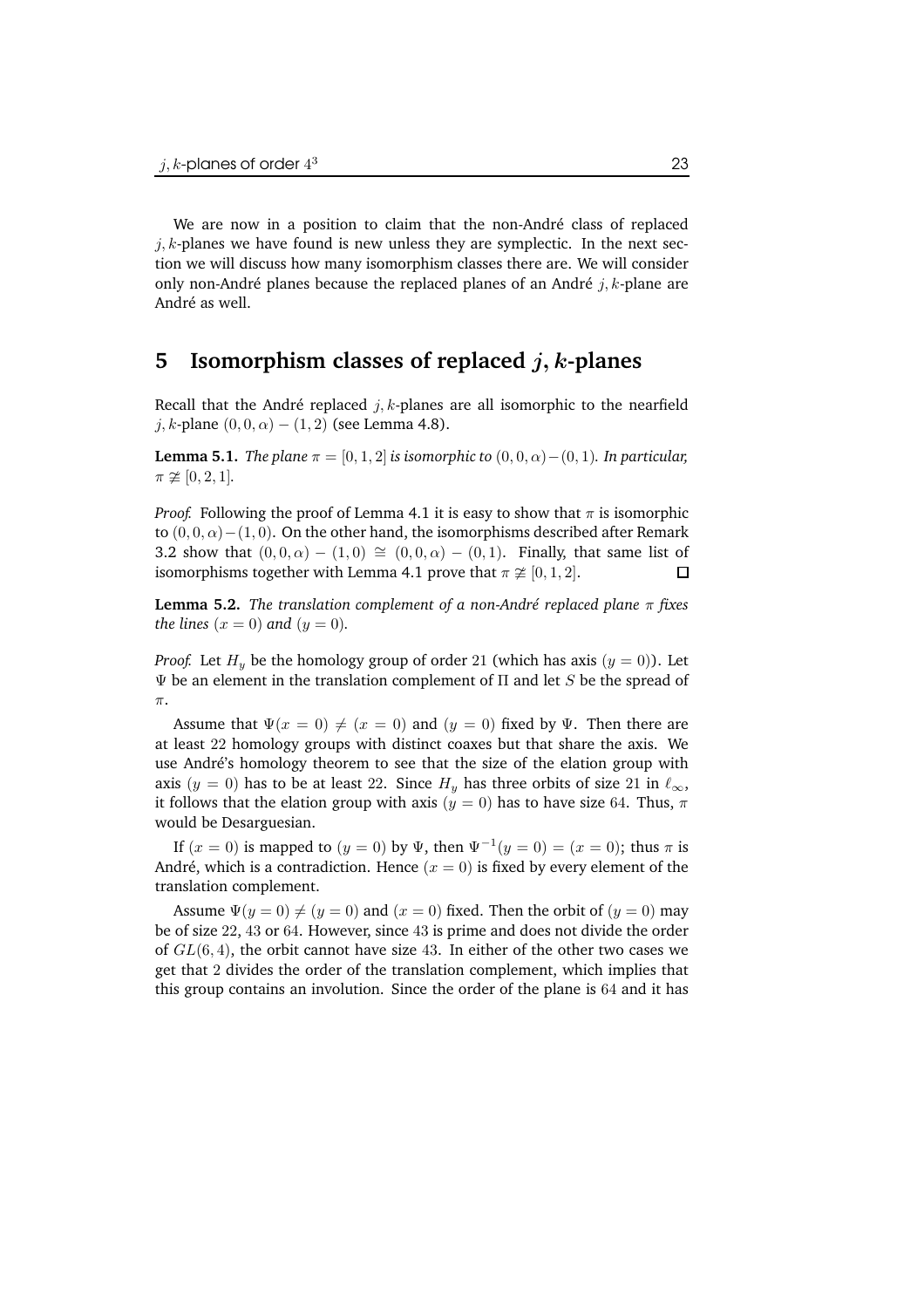kernel  $GF(4)$ , the involution  $\sigma$  must be an elation with axis ( $x = 0$ ). It follows that  $\sigma$  can be represented as:

$$
\sigma = \begin{bmatrix} \text{Id} & M \\ 0 & \text{Id} \end{bmatrix}
$$

for some  $M \in S$ .

Now note that  $\sigma(y = xN) = (y = x(M + N))$ . This implies that  $M + N$  is in S for every  $N \in S$ .

Assume that  $M = \Delta_L LM_{4^i}N$  for some  $N \in F$  and  $i = 1$  or 2 depending on  $\pi = [0, 1, 1]$  or  $\pi = [0, 2, 2]$ . Consider  $M \neq \tilde{M} = \Delta_L LM_{4i}\tilde{N}$  where  $\tilde{N} \in F$ . It follows that  $\tilde{M}+M=\Delta_L LM_{4^i}(N+\tilde{N})$  is an element of  $S.$  Hence

$$
\Delta_L LM_{4^i}(N+\tilde{N}) = (\Delta_L)^j L^j M_{4^k} A,
$$

where k is either i or 0 and  $A \in F$  with determinant one. It is easy to see that this situation forces  $\Delta_L$  to be in F unless  $i = j$ . It follows that  $N + N$  is in F and has determinant one for every  $\tilde{N} \neq N$  in F with determinant one. As this is not possible, we get the contradiction that finishes the proof. □

**Theorem 5.3.** *The translation complement of a replaced*  $j$ *,*  $k$ *-plane*  $\pi$  *that is not a* j, k*-plane, that has been obtained by net replacement in the* j, k*-plane* Π*, is the group induced by the translation complement of* Π*.*

*Proof.* Let  $\Psi$  be an element of the translation complement of  $\pi$ . Because of the previous lemma we can assume that  $\Psi$  fixes  $(x = 0)$  and  $(y - 0)$ . If  $\Psi$  fixes the net  $N_1,$  then by using  $G',$  the group induced in  $\pi$  by  $G,$  we can assume that  $\Psi$ fixes ( $y = x$ ), and it follows that, as a block matrix,  $\Psi = diag(A, A)$ , where A is some invertible matrix.

Since  $\Psi$  fixes  $N_1$ , the matrix A normalizes F. Then, by Theorem 3.4,  $A \in$  $\Gamma L(1,q^3)$ . Thus, this element was already considered as induced by  $\Pi$ .

If  $\Psi$  does not fix  $N_1$ , then we can assume that  $\Phi(y = xM) = (y = xP^{-1}MQ)$ for some invertible matrices P and Q. Assume that  $(y = xM) \in N_1$ . Then  $\Psi(y = xM) \in N_{\alpha^i}$  for i either 1 or 2. We note that  $\Psi(\Psi(y = xM)) \in N_{\alpha^{2i}}$ , thus the group generated by  $\Psi$  and  $G'$  is transitive in  $\ell_{\infty} \setminus \{(x = 0), (y = 0)\}.$ 

It follows that there is an element  $\Phi$  in the collineation group of  $\pi$  such that  $\Phi(\text{Id}) = \Delta_L LM_A$  for some  $L \in F$  with determinant different from one. We can assume that  $\Phi(M) = A^{-1}MB$ , with  $A^{-1}B = \Delta_L LM_4$ . Thus,  $\Phi(M) =$  $\Delta_L LM_4B^{-1}MB$  and  $B^{-1}MB \in N_1$  for every  $M \in N_1$ . Then  $B \in \Gamma L(1,q^3)$ . Using this fact and  $A^{-1}B = \Delta_L LM_4$ , it is easy to show that  $\Phi$  is in the group induced by Π.□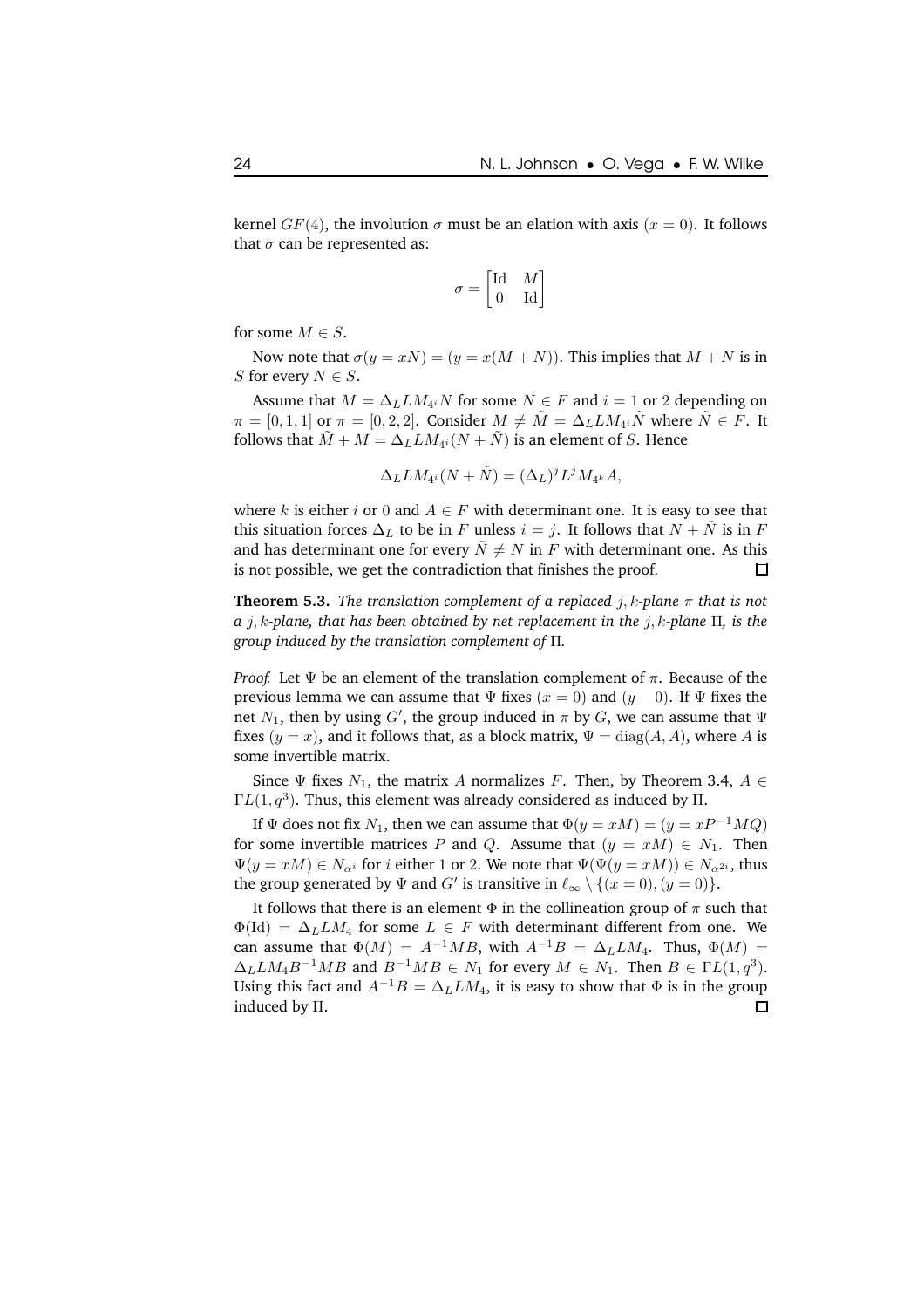**Corollary 5.4.** *Let*  $\Psi$  *be an isomorphism between the non-André planes*  $\pi_1$  *and*  $\pi_2$ , both replaced from the  $j$ , k-plane  $\Pi$ .

*Let*  $H_{y_i}$  *be the homology group of order* 21 *of the plane*  $\pi_i$  *and let*  $G_{y_1}$  *be the homology* group induced by  $\Psi$  and  $H_{y_1}$  in  $\pi_2$ . Then  $H_{y_2} = G_{y_1}$ .

**Corollary 5.5.** Let  $\pi$  be a replaced j, k-plane. Then  $H_y$  is normal in the translation *complement.*

*Proof.* Just consider  $\pi_1 = \pi_2 = \pi$  and  $\Psi$  a collineation in the translation complement of  $\pi$ , and use the previous lemma.  $\Box$ 

*Remark* 5.6*.* An isomorphism Ψ such as the one described above fixes the nets  $N_v$  of the associated *j*, *k*-plane Π.

Recall that we have restricted our work to planes that contain the net  $N_1$ . Then we can assume that the planes we are working with look like  $\pi = [0, n_2, n_3]$ and they all come from the  $j$ ,  $k$ -plane  $\Pi$  via net replacement.

Let  $N_1$  be the standard André net in the plane  $\pi_i$  and  $H_{y_i}$  be the corresponding homology group of order 21.

**Lemma 5.7.** Let  $\Psi: \pi_1 \to \pi_2$  be an isomorphism between  $\pi_1 = [0, n_2, n_3]$  and  $\pi_2 = [0, m_2, m_3]$  *where neither of the planes is André. Then*  $\Psi$  *can be chosen so that*  $\Psi = \begin{bmatrix} A & 0 \\ 0 & A \end{bmatrix}$  and A normalizes  $\Gamma = \{ M \in F ; \det(M) = 1 \}$ *. Moreover,*  $\Psi$ *normalizes* F*.*

*Proof.* Since  $\Psi$  fixes the nets  $N_v$ , it follows that  $\Psi$  induces an isomorphism from a plane  $\pi_3 = [0, k_2, k_3]$  into  $\Pi$ .

Now consider  $\Psi$  as an isomorphism from  $\pi_3 = [0, k_2, k_3]$  into  $\Pi$ .

We know that  $\Psi$  looks like a block diagonal matrix because it fixes  $(x = 0)$ and (y = 0). Now, since there is an orbit of size 63 in  $\ell_{\infty}$ , we can choose Ψ fixing  $y = x$ . Thus,  $\Psi = \begin{bmatrix} A & 0 \\ 0 & A \end{bmatrix}$ .

Because of the previous lemma, it follows that  $\Psi$  fixes  $N_1$ , so A normalizes Γ.

Finally, since the field  $\tilde{F} = \Psi F \Psi^{-1}$  shares  $N_1$  with  $F$ , the intersection  $\tilde{F} \cap F$ is a subfield of F with at least 22 elements. This forces  $\tilde{F} = F$ .

**Lemma** 5.8. Let  $\pi = [0, 0, n]$  be a replaced plane obtained from the j, k-plane  $\Pi = (0, 0, \alpha) - (0, 1)$ *. Then there is no isomorphism between*  $\pi$  *and*  $\Pi$ *.* 

*Proof.* Let  $\Psi$  be an isomorphism from  $\Pi$  into  $\pi$ . Then  $\Psi = \left[ \begin{smallmatrix} A & 0 \\ 0 & A \end{smallmatrix} \right]$  and  $A$  normalizes F.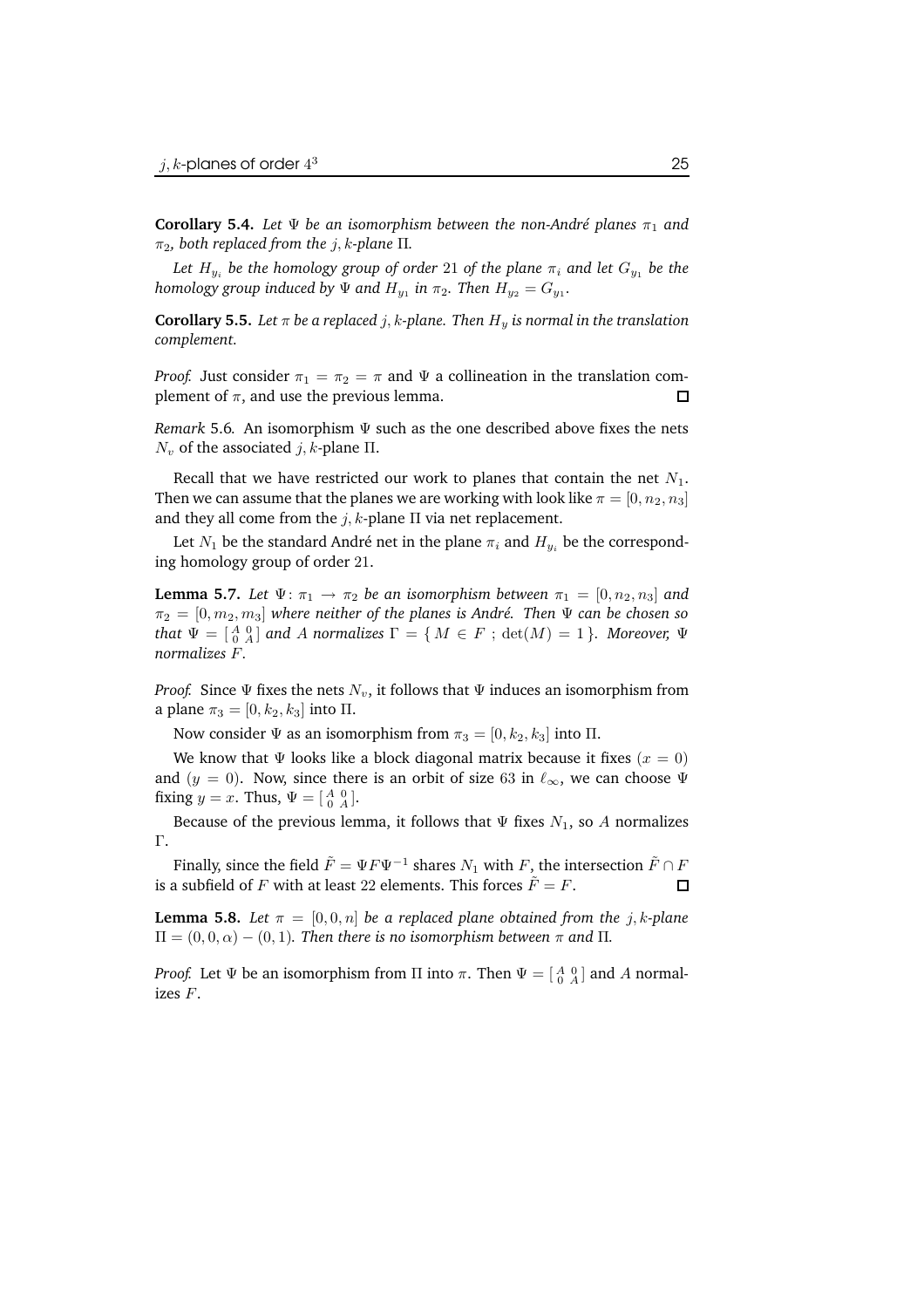The isomorphism  $\Psi$  fixes  $N_\alpha$ , which means that

$$
\{A^{-1}\Delta LMA \,;\, M \in \Gamma\} = \{\,\Delta LM \,;\, M \in \Gamma\,\},\
$$

where  $\det(L) = \alpha$ . Thus,  $A^{-1} \Delta A = \Delta N$  for some  $N \in \Gamma$ .

Since

$$
A^{-1}N_{\alpha^2}A = M_{4^n}N_{\alpha^2},
$$

we have

$$
A^{-1} \Delta^2 L^2 A = M_{4^n} \Delta^2 L^2 \tilde{N},
$$

where  $\det(L) = \alpha$  and  $\tilde{N} \in \Gamma$ .

On the other hand,

$$
A^{-1} \Delta^2 L^2 A = (A^{-1} \Delta^2 A)(A^{-1} L^2 A)
$$
  
=  $(A^{-1} \Delta A)^2 (A^{-1} L A)^2$   
=  $(\Delta N)^2 (A^{-1} L A)^2$   
=  $\Delta (N \Delta N)(A^{-1} L A)^2$ .

Since  $\Delta$  and  $M_{4^n}$  commute, we have

$$
N(\Delta N)(A^{-1}LA)^2 = M_{4^n}\Delta L^2\tilde{N}.
$$

Then

$$
(\Delta N)(A^{-1}LA)^2 = (N^{-1}M_{4^n})\Delta L^2\tilde{N}.
$$

Since  $N \in F$  and  $M_{4^n}$  is an automorphism of the field, it must be the case that  $(N^{-1}M_{4^n}) \in F$ .

Thus,  $B\Delta\tilde{B} = \Delta$  for  $B, \tilde{B} \in F$ . In other words,  $\Delta^{-1}B\Delta \in F$  for some  $B \in F$ . This is possible only when  $B$  is a diagonal matrix.

This implies that  $N^{-1}M_{4^n}$  is diagonal, and it follows that N is diagonal.

Since  $A^{-1} \Delta A = \Delta N$ , the spectra of  $\Delta$  and  $\Delta N$  are the same. However, the spectrum of  $\Delta N$  equals the spectrum of  $\Delta$  only if  $N = Id$ .

Assume that  $A^{-1} \Delta A = \Delta$ . Then we can consider

$$
A = \begin{bmatrix} a & b & 0 \\ c & d & 0 \\ 0 & 0 & 1 \end{bmatrix}.
$$

But A is not an element of  $\Gamma L(1, 4^3)$ , and thus by Theorem 3.4, it cannot normalize F. This contradiction shows that there is no isomorphism  $\Psi$  between Π and π. $\Box$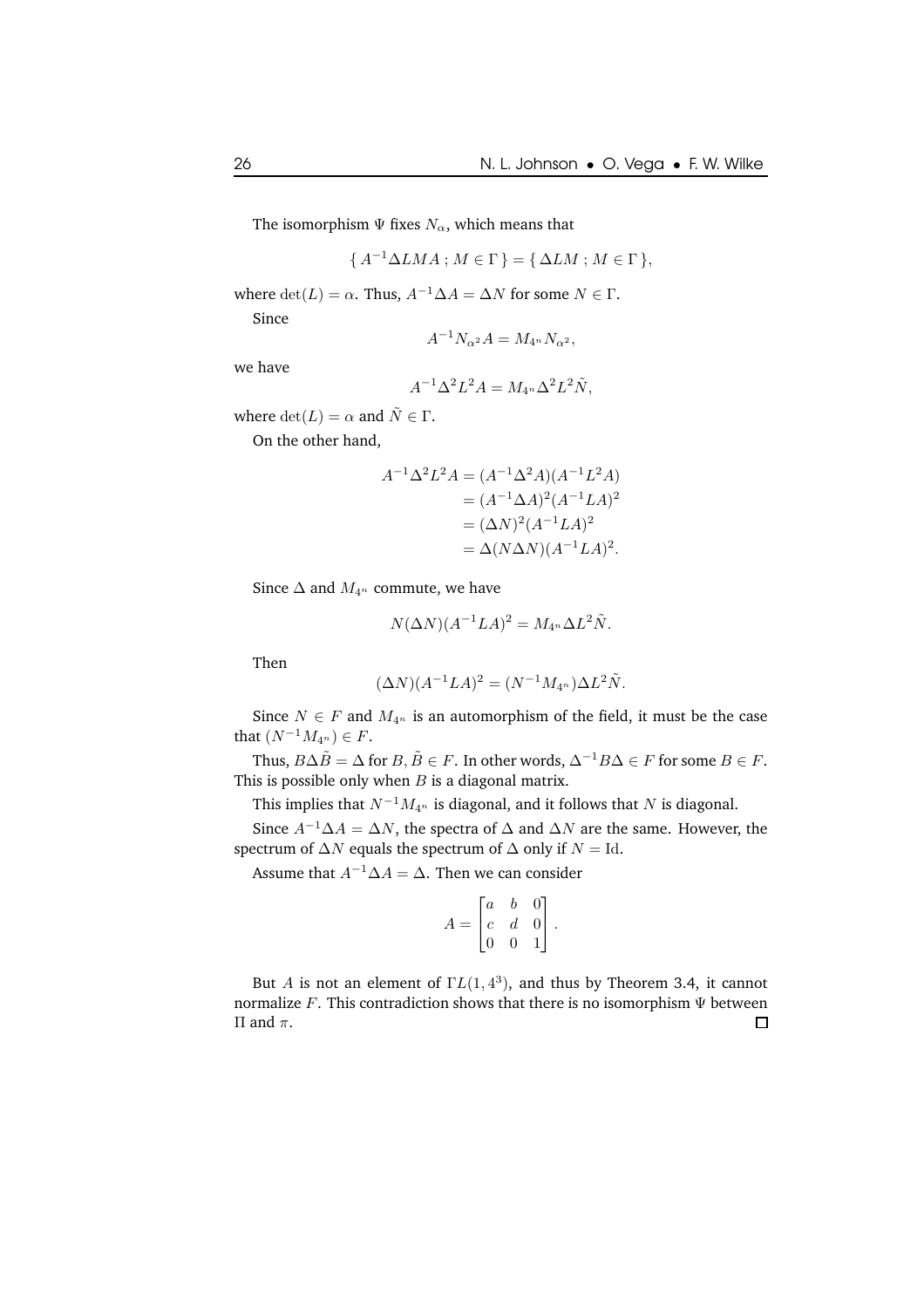**Corollary 5.9.** *Every pair of distinct replaced planes that share two nets are not isomorphic to each other.*

*Proof.* If we assume that there is an isomorphism  $\Psi$ :  $\pi_3 \rightarrow \pi_4$ , where the planes share two nets, then we can construct an isomorphism from a replaced plane  $\pi = [0, 0, n]$  and the j, k-plane Π. The previous lemma contradicts this fact.

There are 4 classes of isomorphism of replaced planes: they are:

 $[0, 0, 0]$ ,  $[0, 1, 1]$ ,  $[0, 2, 1]$ , and  $[0, 2, 2]$ .

We already have seen in Lemma 5.1 that  $[0, 0, 0] \not\cong [0, 2, 1]$ .

Because of Corollary 4.5, we know that the plane  $[0, 1, 1]$  shares two nets with  $[0, 0, 0]$  and  $[0, 2, 1]$ . Then

$$
[0,1,1] \not\cong [0,0,0]
$$

and

$$
[0,1,1] \not\cong [0,2,1].
$$

Also,

$$
[0,0,2] \not\cong [0,2,2]
$$
 but  $[0,1,1] \cong [0,0,2]$ , so  $[0,1,1] \not\cong [0,2,2]$ .

Similarly,

$$
[0,2,2]\ncong [0,2,1], \quad [0,2,2]\cong [0,0,1]\ncong [0,2,1],
$$

and

$$
[0, 2, 2] \cong [0, 0, 1] \ncong [0, 0, 0]. \square
$$

**Corollary 5.10.** *Replaced* j, k*-planes are not self-transposed.*

*Proof.* Use the previous theorem together with Lemma 4.10 and Lemma 5.1.  $\Box$ 

**Corollary 5.11.** *Replaced* j, k*-planes are not symplectic.*

*Proof.* This follows from Lemma 3.22 and the previous corollary.  $\Box$ 

We summarize the preceding two sections in the following theorem.

**Theorem 5.12.** *There are* 3 *new non-isomorphic planes obtained by net replacement on* j, k*-planes of order* 4 3 *. One of them is isomorphic to a* j, k*-plane and the other two are new. Thus, the count of new planes found so far is four, two of them being* j, k*-planes.*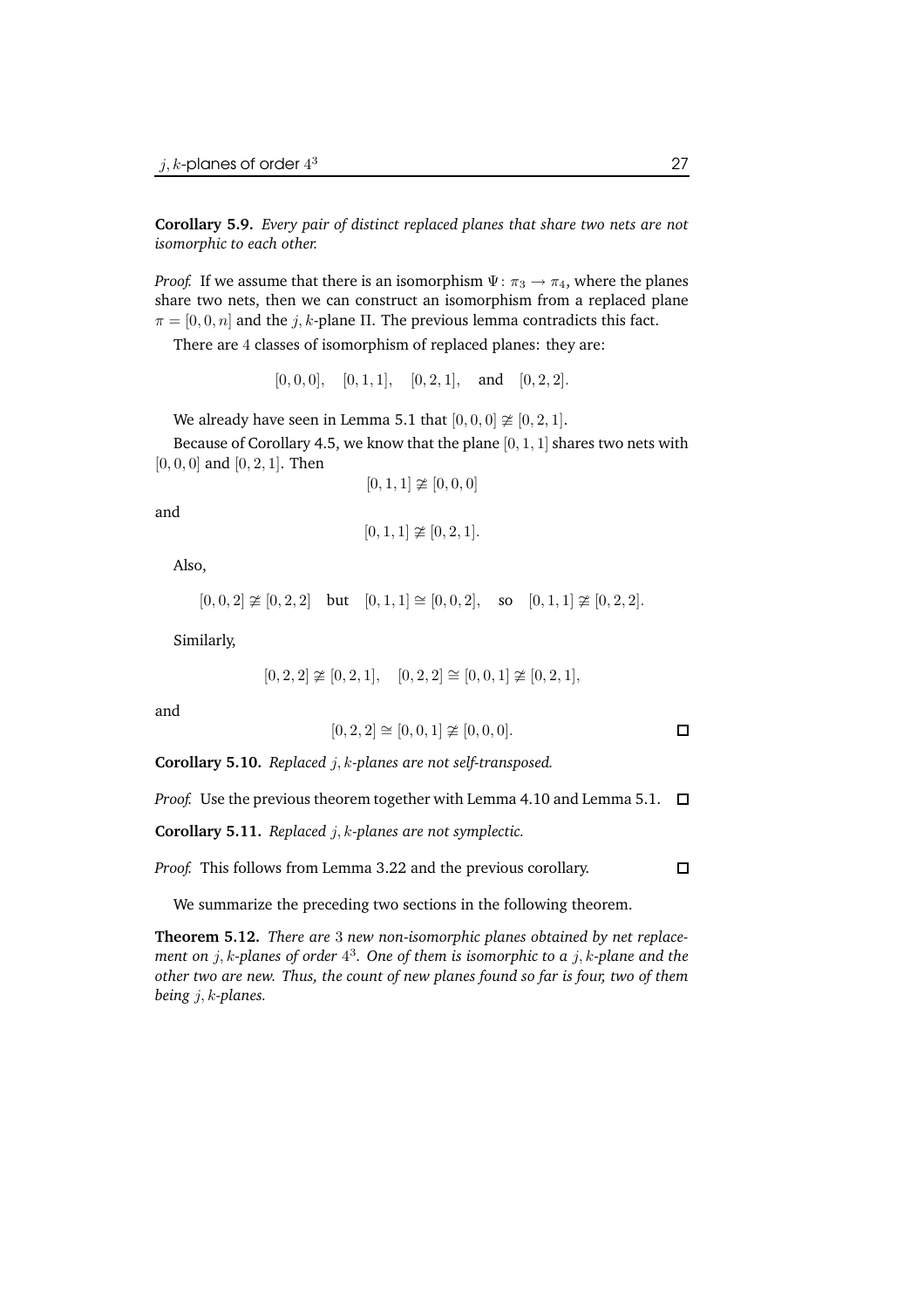### **6 Derived** j, k**-planes**

Note that the group  $H_y$  contains a homology subgroup of order 7. The orbits of lines under this group look, in some basis, like  $\{y = xm : m \in GF(8)^*\}$ . Since our plane has order  $8^2$ , each of these orbits union the lines  $x = 0$  and  $y = 0$ forms a derivable net (see, e.g., [8]).

Thus, any  $j, k$ -plane or replaced  $j, k$ -plane of order  $4^3$  is covered by 9 derivable nets that share the lines  $x = 0$  and  $y = 0$ . By deriving these nets we can obtain more planes. Note that we can derive only one of these nets at a time.

Any plane obtained by net derivation in a (possibly replaced)  $j, k$ -plane will be called *"derived* j, k*-plane"*.

*Notation* 4*.* For the rest of this section, let Π be a plane obtained by replacing the derivable net D in the (possibly replaced) j, k-plane  $\Pi_0$ . The derived net of  $D$  will be called  $D'$ .

*Remark* 6.1*.* Since we can derive only one net at a time and each of these nets is contained in exactly one hyper-regulus, we could, after the derivation has been done, replace any of the other two hyper-reguli that do not contain the derived net. Also, we could derive a plane that has already been replaced.

Note that, in order to know all the planes obtained by derivation on (possibly replaced)  $j, k$ -planes, it is enough to consider the case of planes that have been derived after all the hyper-reguli replacements have been performed.

*Remark* 6.2. The homology group of order 7 of  $\Pi_0$  is a Baer group of order 7 in Π because the line  $y = 0$  (of  $\Pi_0$ ), which is fixed pointwise by  $H_y$ , becomes a Baer subplane in Π.

*Remark* 6.3*.* Since the Baer subplanes that cover D have order 8, the kernel of II cannot be  $GF(4)$ . This forces the kernel to be isomorphic to  $GF(2)$ .

**Theorem 6.4.** (*Johnson-Ostrom* [14]) *Let*  $\Pi_0$  *be a translation plane of order*  $> 16$ *. Let D be a derivable net and let K be the kernel of*  $\Pi_0$ *. Let*  $\Pi$  *be the plane obtained by deriving* D*.*

*If the Baer subplanes of* D *incident with the zero vector are not all* K*-subspaces, then the full group of* Π *is the inherited group.*

*Remark* 6.5*.* The previous theorem and Remark 6.3 tell us that the collineation group of  $\Pi$  is inherited from  $\Pi_0$ . So, the collineation group of  $\Pi$  is given by the stabilizer of D in  $\Pi_0$ .

*Remark* 6.6. Note that the subgroup of  $H<sub>y</sub>$  of order 7 is a Baer group on  $\Pi$ because, as a collineation of Π,  $H<sub>y</sub>$  fixes  $y = 0$  pointwise. However, we cannot say that every collineation of  $\Pi$  is Baer, because, even though we know every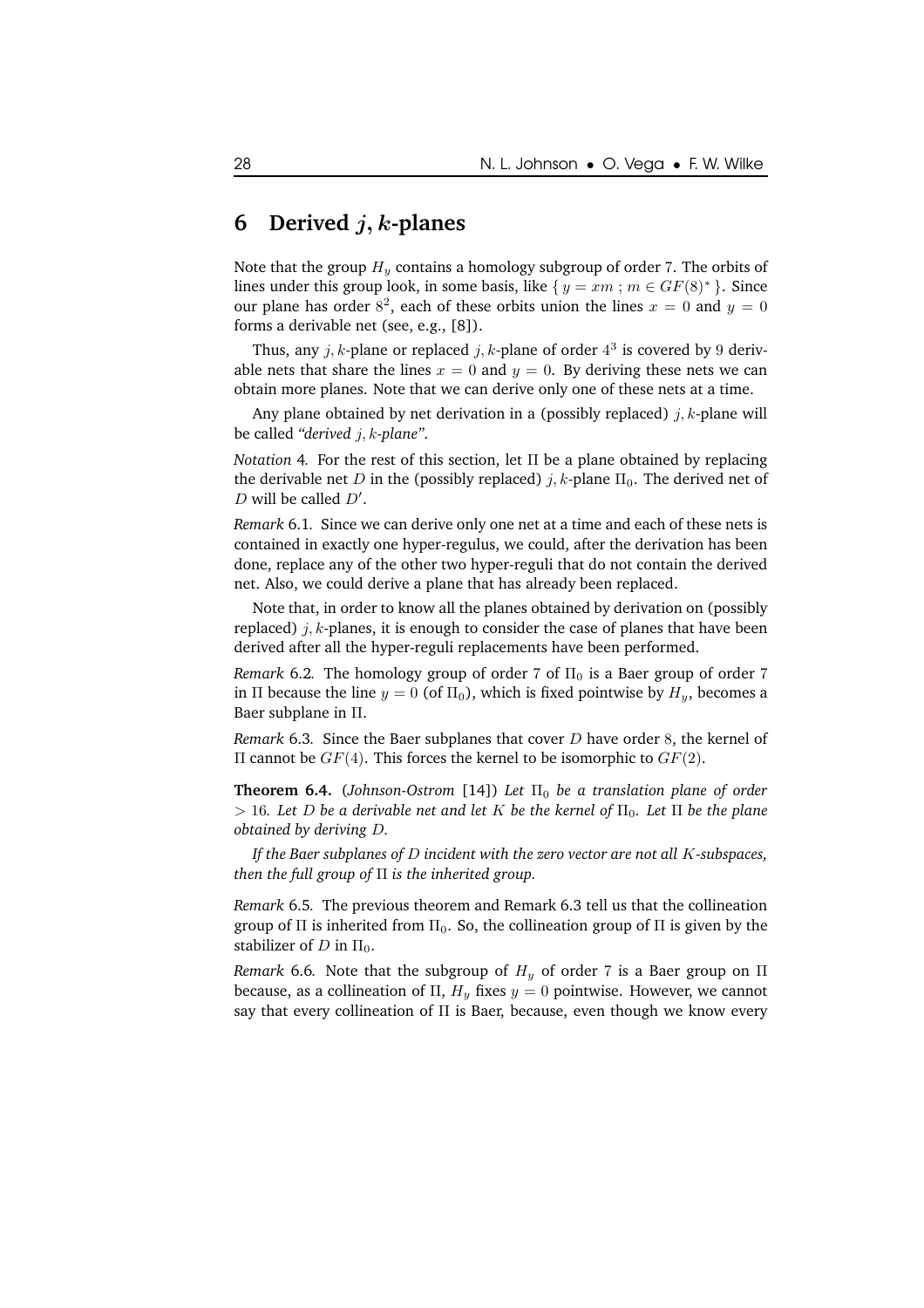collineation of  $\Pi_0$  has to fix  $x = 0$  and  $y = 0$ , we do not know whether or not they do it pointwise.

**Lemma 6.7.** Π *cannot be Desarguesian, Andr´e, generalized Andr´e, nearfield nor semifield.*

*Proof.* Since the collineation group of  $\Pi$  is inherited from  $\Pi_0$ , it has to stabilize the derivable net. It follows that  $\Pi$  cannot be neither Desarguesian nor André. Similarly, in a semifield plane, there is an orbit of size 64 in  $\ell_{\infty}$  (given by an elation group). It follows that a derived  $j, k$ -plane cannot be a semifield plane.

A nearfield plane of order  $4^3$  must be André. Thus,  $\Pi$  is not nearfield.

There are no generalized André planes of order  $4^3$  with kernel isomorphic to  $GF(2)$  [21, p. 48].  $\Box$ 

*Remark* 6.8*.* Π cannot be flag-transitive, Hiramine–Jha–Johnson, triangle transitive nor an  $SL(2, q)$ -plane because the collineation group of  $\Pi$  has to stabilize D.

*Remark* 6.9*.* We note from Johnson [11] that the sequences of construction processes "transpose—derive" and "derive—transpose" produce the same plane. Hence, the transposes of two derived planes are isomorphic if and only if the transposes of the two corresponding planes from which the indicated planes are derived are isomorphic. Hence, no additional planes are obtained from the transpose of a derived plane. We will see later that some of the derived planes are self-transposed and others not. As we did in the previous section, we will use this result to prove that derived  $j, k$ -planes are not symplectic.

Finally, notice that a derived  $j, k$ -plane cannot be isomorphic to a (possibly replaced) *j*, *k*-plane because the derived plane does not have an orbit of size 63 in  $\ell_{\infty}$ .

Thus, we have shown

**Theorem 6.10.** *The planes obtained by derivation in a* (*possibly replaced*) j, k*-plane of order* 4 <sup>3</sup> *are new or symplectic.*

Now, we will study the isomorphism classes of these planes.

### **7 Isomorphism classes of derived** j, k**-planes**

We have seen that we can derive (possibly replaced)  $j, k$ -planes in 9 different ways. However, some planes obtained via derivation might be isomorphic to each other. In any case, we are working with  $4$  new planes and one André plane. This give us a maximum of 45 non-isomorphic derived  $j, k$ -planes.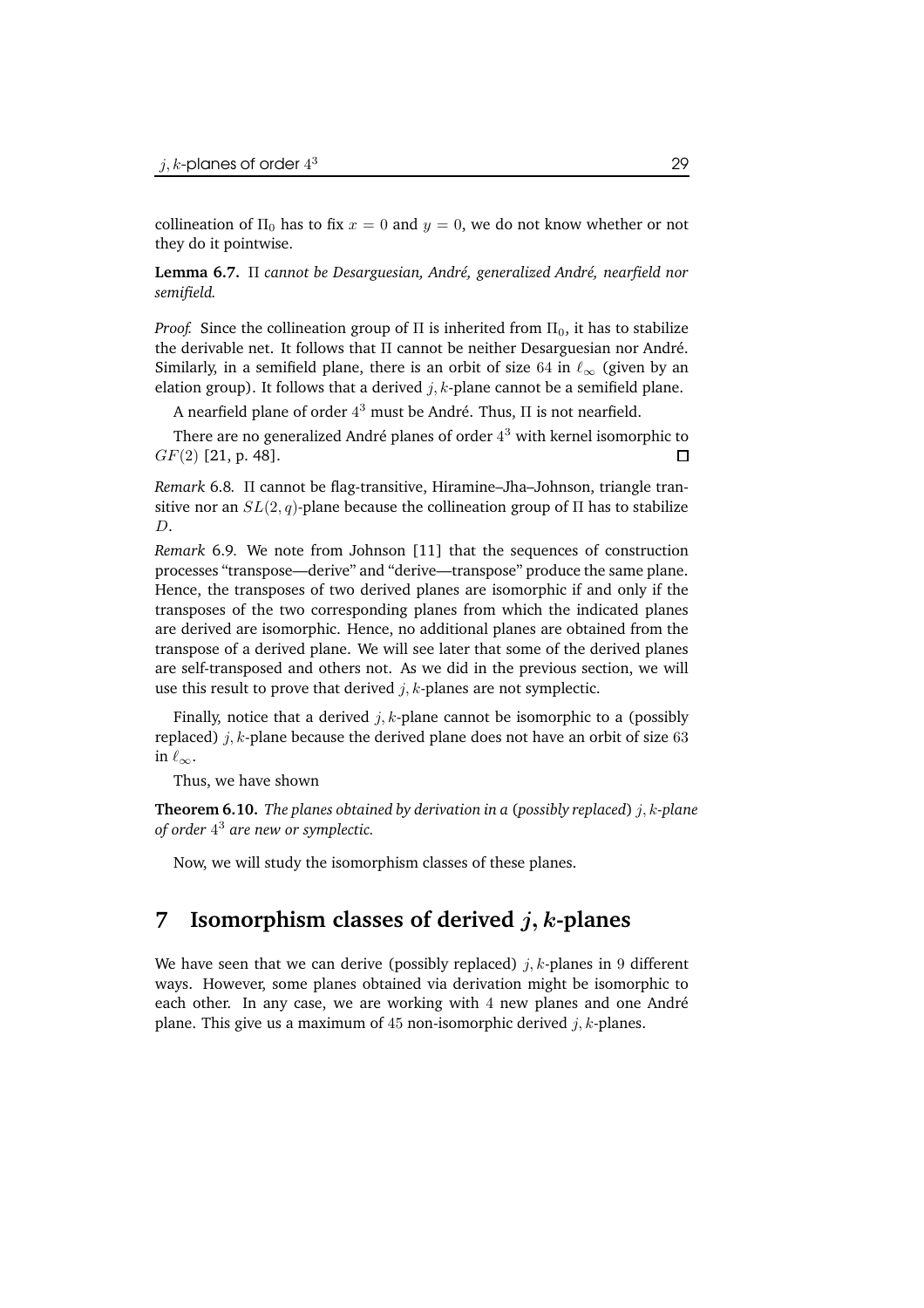*Remark* 7.1. If there is an isomorphism  $\Phi$  between two derived planes  $\Pi_1$  and  $\Pi_2$ , then  $\Phi$  induces an isomorphism between the planes that were derived to obtain  $\Pi_1$  and  $\Pi_2$ .

*Remark* 7.2*.* If a derivable net of a plane Π can be sent to another derivable net of  $\Pi$  by some collineation  $\Phi$ , then the corresponding derived planes are isomorphic. It is easy to see that the converse holds as well.

*Remark* 7.3*.* Using the previous remark, we just need to see the number of orbits of derivable nets to learn the maximum number of non-isomorphic derived planes.

For example, if we start out with the André  $j, k$ -plane or any of the two *j*, *k*-planes we are working with, we will obtain only one (up to isomorphism) derived plane per plane. Similarly, in the other two replaced  $j, k$ -planes we obtain at most three non-isomorphic derived planes.

**Theorem 7.4.** *There are exactly* 9 *non-isomorphic derived* j, k*-planes.*

*Proof.* First note that the previous remarks reduce the maximum number of derived planes to  $3 + 2 \times 3 = 9$  and say that the only way two of these 9 planes may be isomorphic to each other is if they come from the same (possibly replaced)  $j, k$ -plane.

Let  $\Pi_0$  and  $\Pi_1$  be two derived planes obtained by replacing the derivable nets  $D_1$  and  $D_2$  respectively in the non-André (possibly replaced) j, k-plane Π. We can assume that the derivable nets are contained in different hyper-reguli of Π.

Then  $\Pi_0 \cong \Pi_1$  implies the existence of a collineation  $\Psi$  of  $\Pi$  that permutes the hyper-reguli of  $\Pi$ . Since  $\Pi$  is not André, Theorem 5.3 gives us a contradiction.  $\Box$ 

We close this section by finishing the proof that derived  $j, k$ -planes are new.

**Lemma 7.5.** A derived j, k-plane  $\pi$  is self-transposed if and only if  $\pi$  was derived *from a* j, k*-plane.*

*Proof.* Let  $\pi$  be derived from  $\Pi$ , and let  $\tilde{\pi}$  and  $\Pi$  be their transposed planes respectively. Then  $\tilde{\pi}$  may be considered as derived from Π. Remark 7.1 says that if  $\tilde{\pi} \cong \pi$  then  $\tilde{\Pi} \cong \Pi$ . Remark 7.2 proves the other direction.  $\Box$ 

**Lemma 7.6.** *Derived* j, k*-planes are not symplectic.*

*Proof.* The only case to work on is when the derived  $j, k$ -plane  $\pi$  has been obtained from one of the three  $i, k$ -planes.

Let S be the spreadset of  $\pi$  (this is a subset of  $GL(6, 2)$ ) and let S be the spread of  $\Pi$  in  $GL(3, 4)$ .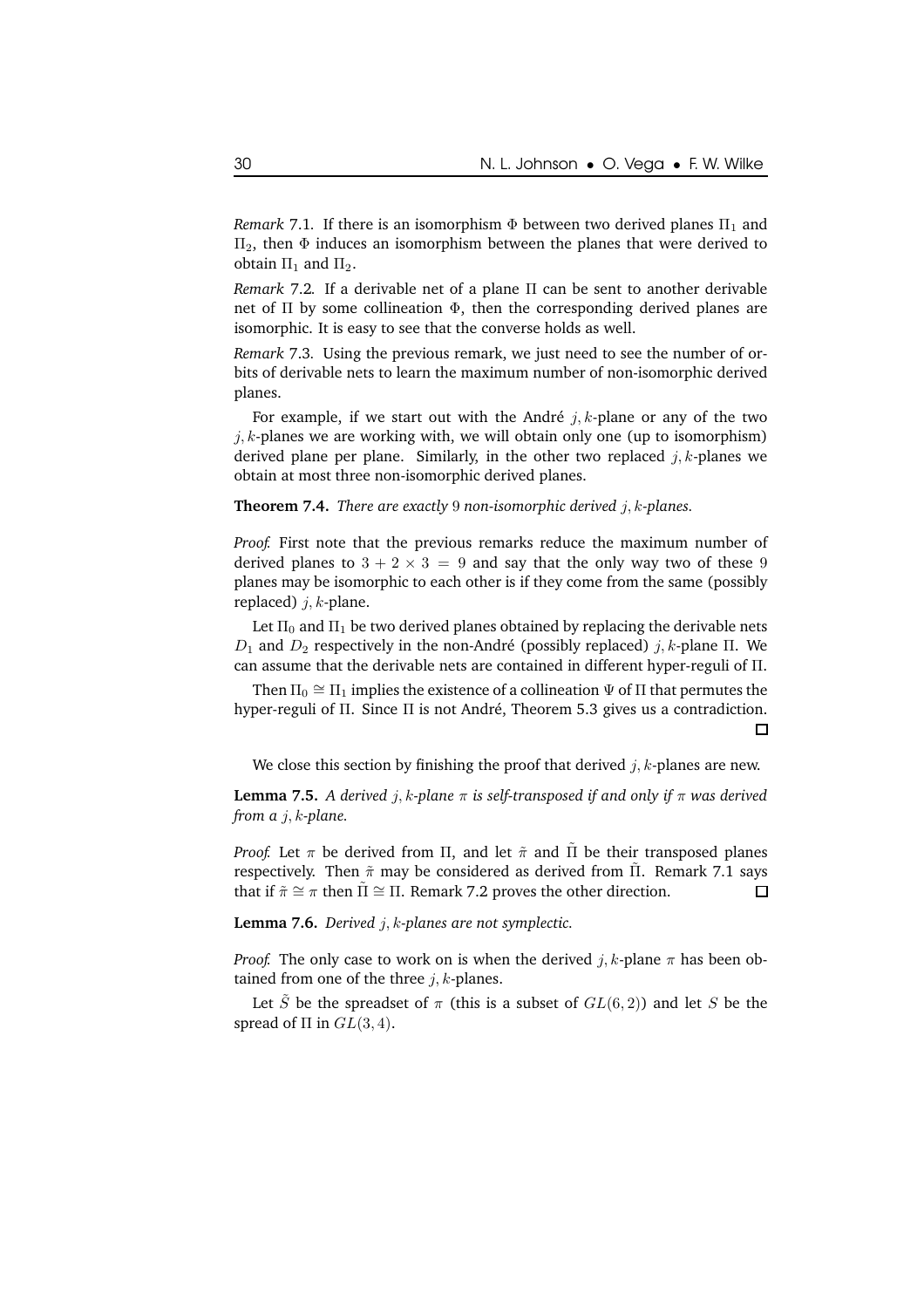Given that there are lines of  $\pi$  that are also lines of  $\Pi$ , it is not hard to realize that when we see the matrices of  $\tilde{S}$  as block matrices they have the same form as the matrices of S. Using this, we can show that the existence of a symmetric matrix  $\tilde{R} \in GL(6,2)$  such that  $\tilde{R}\tilde{S}R^{-1} = \tilde{S}^t$  implies the existence of a symmetric matrix  $R \in GL(3, 4)$  such that  $RSR^{-1} = S^t$ . This contradicts Remark 3.23. Thus, by Lemma 3.22, derived  $j, k$ -planes are not symplectic.  $\Box$ 

**Corollary 7.7.** *The class of derived* j, k*-planes is a new class of translation planes.*

## **8 Flat flocks induced by** j, k**-planes**

Recently, Bader, Cossidente and Lunardon [1, 2] have generalized the idea of a flock of a hyperbolic quadric of  $PG(3, q)$  to flat flocks of the Segre variety  $S_{n,n}$ . They also provided an equivalence between flat flocks and the class of translation planes that admit an  $(A, B)$ -regular spread.

The following two definitions may be found in [7, Chapter 25].

**Definition 8.1.** Consider two projective spaces  $PG(n_1, K)$  and  $PG(n_2, K)$  with  $n_i \geq 1$ .

Let  $\eta$  be a bijection between  $\{0, 1, ..., n_1\} \times \{0, 1, ..., n_2\}$  and  $\{0, 1, ..., m\}$ , with  $m + 1 = (n_1 + 1)(n_2 + 1)$ .

Then the Segre variety of the 2 given projective spaces is the variety

$$
S_{n_1,n_2} = \left\{ (x_0, x_1, \dots, x_m) \mid x_{\eta(i_1,i_2)} = x_{i_1}^{(1)} x_{i_2}^{(2)}
$$
  
with  $P^{(i)} = (x_0^{(i)}, x_1^{(i)}, \dots, x_{n_i}^{(i)}) \in PG(n_i, K) \right\}$ 

of  $PG(m, K)$ .

**Definition 8.2.** The Veronesean variety of all quadrics of  $PG(n, K)$ ,  $n \geq 1$ , is the variety

$$
\mathcal{V}_n = \left\{ (x_0^2, x_1^2, \dots, x_n^2, x_0 x_1, \dots, x_0 x_n, x_1 x_2, \dots, x_{n-1} x_n) \; | \; (x_0, x_1, \dots, x_n) \in PG(n, K) \right\}
$$

of  $PG(N, K)$  with  $N = n(n+3)/2$ .

**Definition 8.3.** A flock of  $\mathcal{S}_{n,n}$  is a partition of it into caps of size  $(q^n-1)/(q-1)$ .

If the caps are Veronesean varieties obtained as sections of  $S_{n,n}$  by linear subspaces of the projective space  $PG(n^2 + 2n, q)$  in which  $\mathcal{S}_{n,n}$  resides, then the flock is called a flat flock.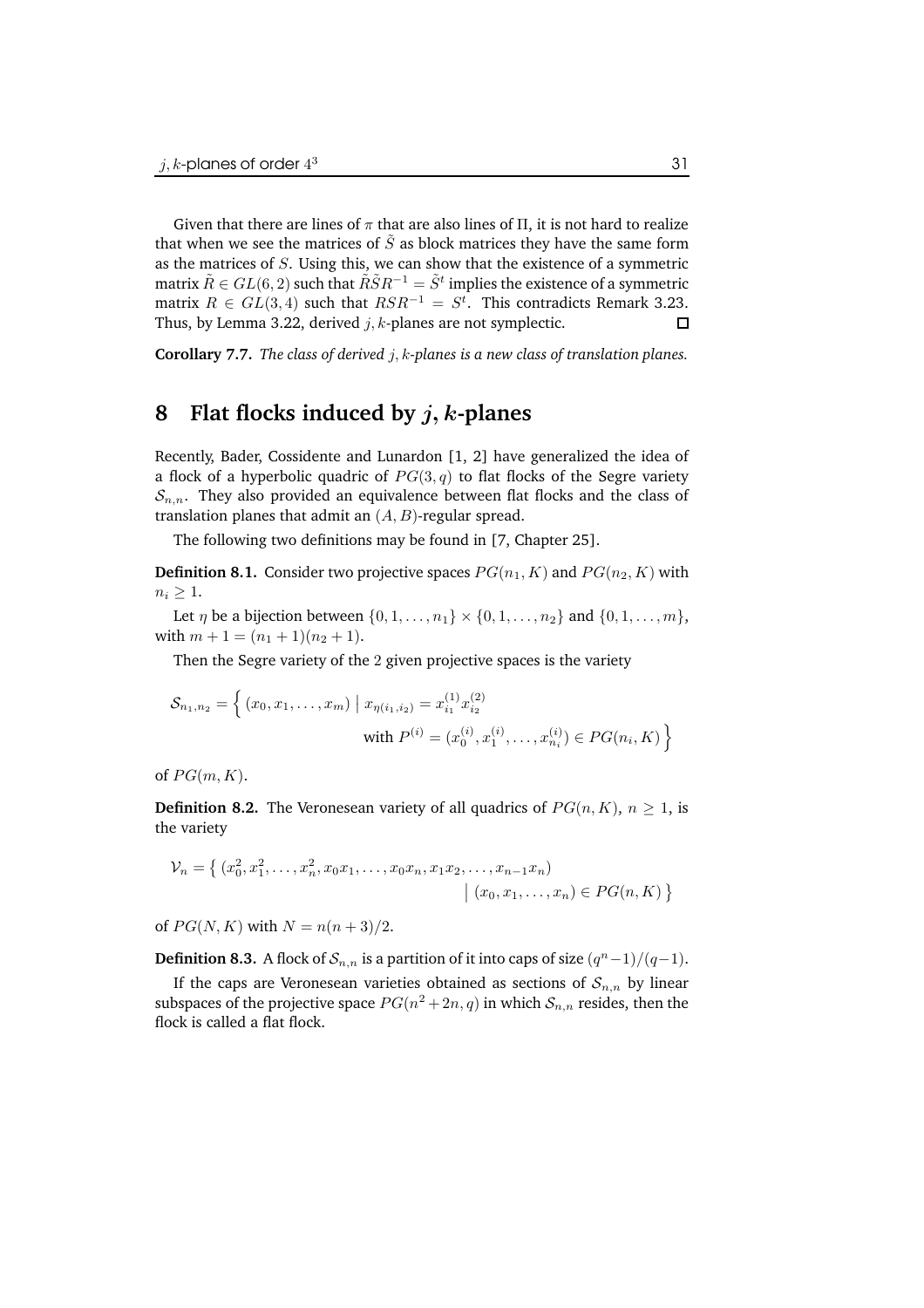The flat flock is linear if all the subspaces of its Veronesean members share an *n*-dimensional subspace of  $PG(n^2 + 2n, q)$ .

*Remark* 8.4. The smallest Segre variety  $S_{n,n}$  is  $Q^+(3, q) = S_{1,1}$  and the smallest Veronesean variety is  $V_1$ , an oval in  $PG(2, q)$ . This explains why flat flocks can be considered as a generalization of flocks of hyperbolic quadrics in  $PG(3, q)$ .

**Definition 8.5.** Let A and B be members of a spread S of  $PG(2n+1, q)$ . We say S is  $(A, B)$ -regular if for every component  $C \in S \setminus (A, B)$ , the regulus generated by  $\{A, B, C\}$  is contained in S.

**Theorem 8.6.** (*Bader, Cossidente, Lunardon* [2]) *Flat flocks of*  $S_{n,n}$  *and*  $(A, B)$ *regular spreads* in  $PG(2n + 1, q)$  *are equivalent. Moreover, the Veronese varieties correspond to* GF(q)*-reguli.*

**Definition 8.7.** Let R be a net of degree  $1 + q$  corresponding to a partial spread in  $PG(2n + 1, K)$ , where  $K ≅ GF(q)$ .

- i. If R contains a Desarguesian subplane of order  $q$ , R is said to be a "rational net". The associated partial spread is called a "rational partial spread".
- ii. If  $R$  is a rational net that may be embedded in a Desarguesian affine plane, the partial spread is called a "rational Desarguesian net". The associated partial spread is called a "rational Desarguesian partial spread".

A "hyperbolic cover of order q" of a spread S in  $PG(2n + 1, K)$  is a set of  $(q^{n+1}-1)/(q-1)$  rational Desarguesian partial spreads each of degree  $1+q$ that share two components of  $S$  and whose union is  $S$ .

If the rational Desarguesian partial spreads are all  $K$ -reguli, we call the hyperbolic cover a "regulus hyperbolic cover".

**Theorem 8.8.** (*Jha–Johnson* [10]) *Flat flocks of*  $S_{n,n}$  *are equivalent to translation planes of order* q <sup>n</sup>+1 *that admit a regulus hyperbolic cover.*

Some examples of flat flocks may be found in [2], [10] and [9]. These flat flocks are related to planes that are Desarguesian, semifield, regular nearfield  $N(n + 1, q)$  or André.

**Corollary 8.9.** *Every* j, k*-plane and replaced* j, k*-plane of order* 4 3 *induces a flat flock.*

*Proof.* The subgroup of  $H_u$  of order 3 induces a regulus hyperbolic cover of the plane. 口

*Remark* 8.10. Note that the non-André  $j$ ,  $k$ -planes induce new flat flocks. The André  $j$ , k-plane is one of the regular nearfield planes studied in [2].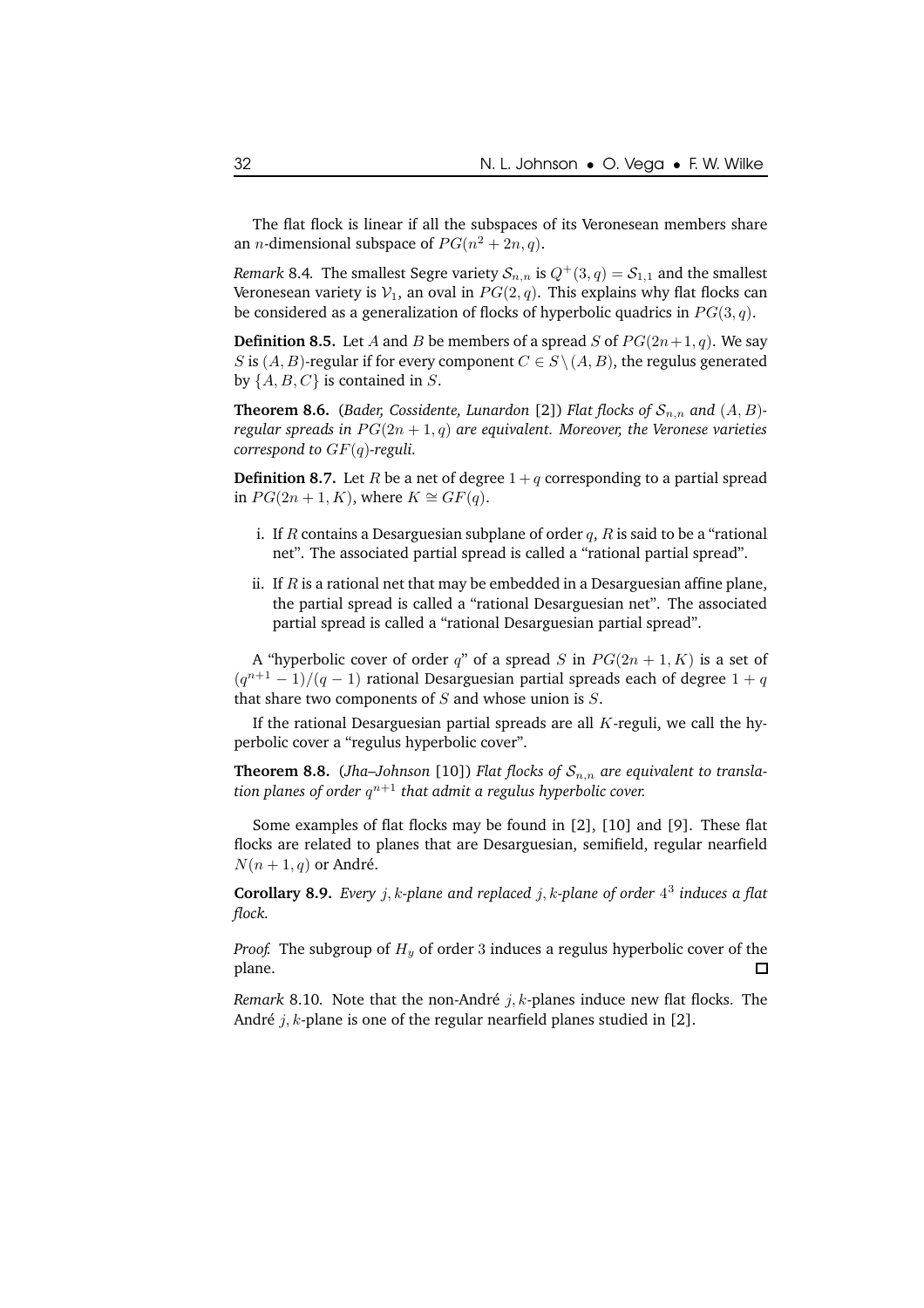#### **References**

- [1] **L. Bader**, **A. Cossidente** and **G. Lunardon**, Generalizing flocks of Q+(3, q), *Adv. Geom.* **1** (2001), 323–331.
- [2] \_\_\_\_\_\_\_, On flat flocks, preprint.
- [3] **S. Ball**, **J. Bamberg**, **M. Lavrauw** and **T. Penttila**, Symplectic spreads, *Des. Codes Cryptogr.* **32** (2004), no. 1–3, 9–14.
- [4] **C. Culbert** and **G. L. Ebert**, Circle geometry and three-dimensional subregular translation planes, *Innovations in Incidence Geometry* **1** (2005), no. 1, 3–18.
- [5] **D. A. Foulser**, Collineation groups of generalized André planes, *Canad. J. Math.* **21** (1969), 358–369.
- [6] **Y. Hiramine**, **V. Jha** and **N. L. Johnson**, Cubic extensions of flag-transitive planes, I: Even order, *Int. J. Math. Math. Sci.* **25** (2001), 533–547.
- [7] **J. W. P. Hirschfeld** and **J. A. Thas**, General Galois Geometries, Oxford Mathematical Monographs, Oxford Science Publications, The Clarendon Press, Oxford University Press, Oxford, New York, 1991.
- [8] **V. Jha** and **N. L. Johnson**, Derivable nets defined by central collineations, *J. Combin. Inform. System Sci.* **11** (1986), no. 2–4, 83–91.
- [9] \_\_\_\_\_\_\_, André flat flocks, *Note di Matematica* (to appear).
- [10] , Semifield flat flocks, *Adv. Geom.* (to appear).
- [11] **N. L. Johnson**, A note on net replacement in transposed spreads, *Canad. Math. Bull.* **28** (1985), no. 4, 469–471.
- [12] \_\_\_\_\_\_, Homology groups of translation planes and flocks of quadratic cones, I: The structure, *Bull. Belg. Math. Soc.* (to appear).
- [13]  $\_\_\_\_\$ , Spreads in  $PG(3, q)$  admitting several homology groups of order q + 1, *Note di Matematica* (to appear).
- [14] **N. L. Johnson** and **T. G. Ostrom**, Inherited groups and kernels of derived translation planes, *European J. Combin.* **11** (1990), 145–149.
- [15] **N. L. Johnson** and **R. Pomareda**, Translation planes with many homologies, II: Odd order, *J. Geom.* **72** (2001), 77–107.